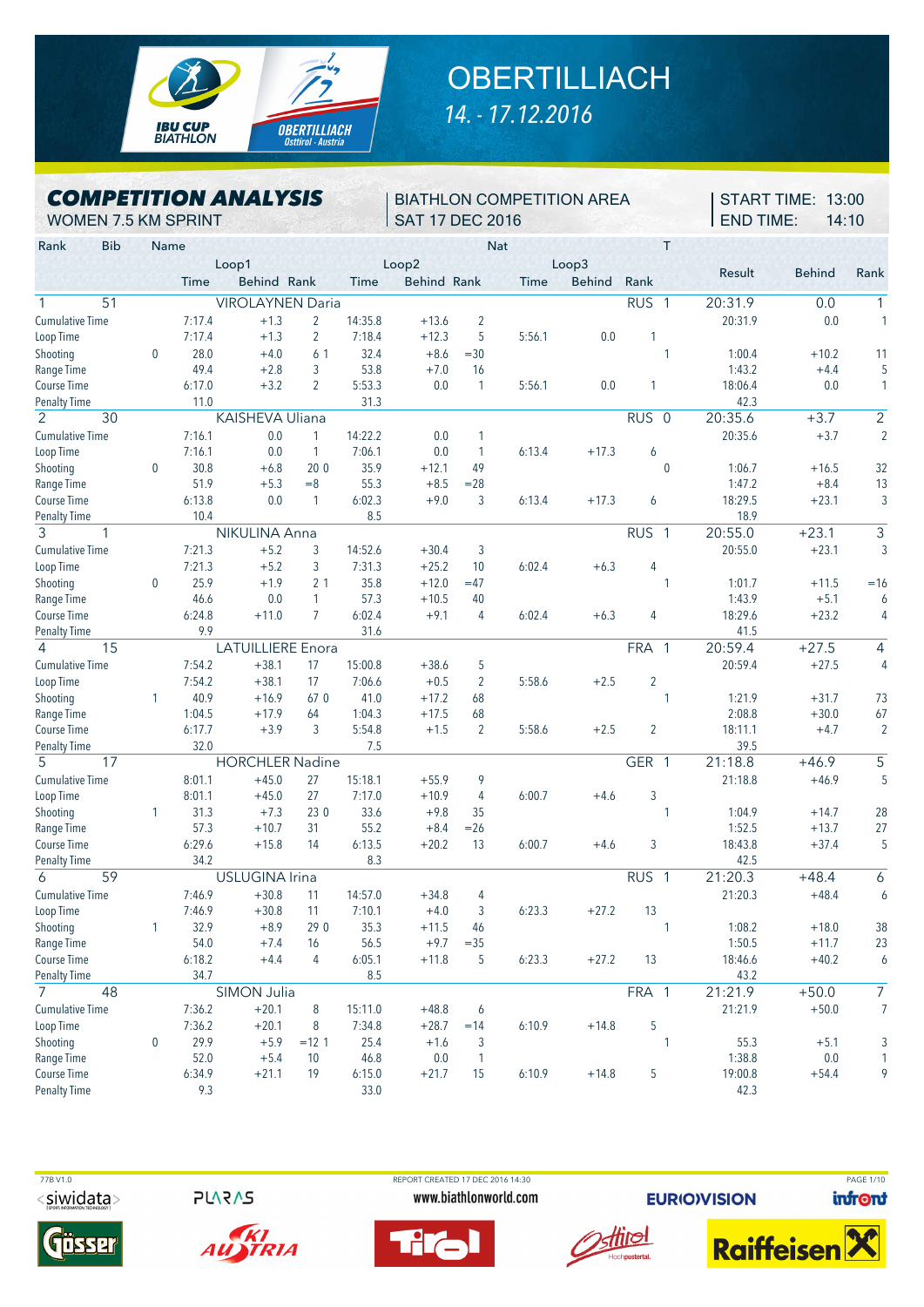| Rank                                | <b>Bib</b> | Name             |                  | Loop1                                 |                 |                   | Loop2                |          | <b>Nat</b> | Loop3         |                  | T                |                   |                      |                |
|-------------------------------------|------------|------------------|------------------|---------------------------------------|-----------------|-------------------|----------------------|----------|------------|---------------|------------------|------------------|-------------------|----------------------|----------------|
|                                     |            |                  | Time             | Behind Rank                           |                 | Time              | <b>Behind Rank</b>   |          | Time       | <b>Behind</b> | Rank             |                  | Result            | <b>Behind</b>        | Rank           |
| 8                                   | 50         |                  |                  | <b>JISLOVA Jessica</b>                |                 |                   |                      |          |            |               | CZE 1            |                  | 21:35.4           | $+1:03.5$            | 8              |
| <b>Cumulative Time</b>              |            |                  | 7:37.8           | $+21.7$                               | 9               | 15:17.2           | $+55.0$              | 8        |            |               |                  |                  | 21:35.4           | $+1:03.5$            | 8              |
| Loop Time                           |            |                  | 7:37.8           | $+21.7$                               | 9               | 7:39.4            | $+33.3$              | 16       | 6:18.2     | $+22.1$       | 9                |                  |                   |                      |                |
| Shooting                            |            | 0                | 29.9             | $+5.9$                                | $=12.1$         | 36.2              | $+12.4$              | 50       |            |               |                  | 1                | 1:06.1            | $+15.9$              | 30             |
| Range Time                          |            |                  | 53.6             | $+7.0$                                | 15              | 55.9              | $+9.1$               | 32       |            |               |                  |                  | 1:49.5            | $+10.7$              | 21             |
| <b>Course Time</b>                  |            |                  | 6:34.7           | $+20.9$                               | 18              | 6:11.2            | $+17.9$              | 10       | 6:18.2     | $+22.1$       | 9                |                  | 19:04.1           | $+57.7$              | 11             |
| <b>Penalty Time</b><br>9            |            |                  | 9.5              |                                       |                 | 32.3              |                      |          |            |               | FIN <sub>0</sub> |                  | 41.8<br>21:44.6   |                      | $\overline{9}$ |
|                                     | 31         |                  |                  | <b>TALVITIE Tiia-Maria</b><br>$+38.4$ |                 |                   |                      |          |            |               |                  |                  |                   | $+1:12.7$            | 9              |
| <b>Cumulative Time</b><br>Loop Time |            |                  | 7:54.5<br>7:54.5 | $+38.4$                               | 18<br>18        | 15:16.8<br>7:22.3 | $+54.6$<br>$+16.2$   | 7<br>7   | 6:27.8     | $+31.7$       | $=19$            |                  | 21:44.6           | $+1:12.7$            |                |
| Shooting                            |            | $\mathbf 0$      | 34.3             | $+10.3$                               | 36 0            | 29.1              | $+5.3$               | 12       |            |               |                  | $\mathbf{0}$     | 1:03.4            | $+13.2$              | 22             |
| Range Time                          |            |                  | 57.4             | $+10.8$                               | 32              | 50.4              | $+3.6$               | 6        |            |               |                  |                  | 1:47.8            | $+9.0$               | 15             |
| <b>Course Time</b>                  |            |                  | 6:48.5           | $+34.7$                               | 49              | 6:23.5            | $+30.2$              | 29       | 6:27.8     | $+31.7$       | $=19$            |                  | 19:39.8           | $+1:33.4$            | 33             |
| <b>Penalty Time</b>                 |            |                  | 8.6              |                                       |                 | 8.4               |                      |          |            |               |                  |                  | 17.0              |                      |                |
| 10                                  | 21         |                  |                  | ANDERSSON Ingela                      |                 |                   |                      |          |            |               | SWE 1            |                  | 21:44.8           | $+1:12.9$            | 10             |
| <b>Cumulative Time</b>              |            |                  | 8:06.4           | $+50.3$                               | $= 34$          | 15:28.3           | $+1:06.1$            | 13       |            |               |                  |                  | 21:44.8           | $+1:12.9$            | 10             |
| Loop Time                           |            |                  | 8:06.4           | $+50.3$                               | $= 34$          | 7:21.9            | $+15.8$              | 6        | 6:16.5     | $+20.4$       | 8                |                  |                   |                      |                |
| Shooting                            |            | 1                | 26.4             | $+2.4$                                | $=3.0$          | 28.0              | $+4.2$               | 5        |            |               |                  | 1                | 54.4              | $+4.2$               | $\overline{2}$ |
| Range Time                          |            |                  | 53.1             | $+6.5$                                | 14              | 52.2              | $+5.4$               | 11       |            |               |                  |                  | 1:45.3            | $+6.5$               | 7              |
| <b>Course Time</b>                  |            |                  | 6:38.6           | $+24.8$                               | 27              | 6:20.6            | $+27.3$              | 25       | 6:16.5     | $+20.4$       | 8                |                  | 19:15.7           | $+1:09.3$            | 17             |
| <b>Penalty Time</b>                 |            |                  | 34.7             |                                       |                 | 9.1               |                      |          |            |               |                  |                  | 43.8              |                      | 11             |
| 8<br>11<br><b>Cumulative Time</b>   |            |                  |                  | <b>YURKEVICH Darya</b>                |                 |                   |                      |          |            |               | BLR 2            |                  | 21:46.9           | $+1:15.0$            |                |
| Loop Time                           |            |                  | 7:57.9<br>7:57.9 | $+41.8$<br>$+41.8$                    | 22<br>22        | 15:32.0<br>7:34.1 | $+1:09.8$<br>$+28.0$ | 15<br>13 | 6:14.9     | $+18.8$       | 7                |                  | 21:46.9           | $+1:15.0$            | 11             |
| Shooting                            |            | 1                | 35.8             | $+11.8$                               | 45 1            | 28.2              | $+4.4$               | $=6$     |            |               |                  | $\overline{2}$   | 1:04.0            | $+13.8$              | 23             |
| Range Time                          |            |                  | 58.6             | $+12.0$                               | 38              | 49.7              | $+2.9$               | 4        |            |               |                  |                  | 1:48.3            | $+9.5$               | 18             |
| <b>Course Time</b>                  |            |                  | 6:23.6           | $+9.8$                                | 6               | 6:10.6            | $+17.3$              | 8        | 6:14.9     | $+18.8$       | 7                |                  | 18:49.1           | $+42.7$              | 7              |
| <b>Penalty Time</b>                 |            |                  | 35.7             |                                       |                 | 33.8              |                      |          |            |               |                  |                  | 1:09.5            |                      |                |
| 12                                  | 10         |                  |                  | <b>HORCHLER Karolin</b>               |                 |                   |                      |          |            |               | GER 0            |                  | 21:47.8           | $+1:15.9$            | 12             |
| <b>Cumulative Time</b>              |            |                  | 7:49.6           | $+33.5$                               | 13              | 15:20.0           | $+57.8$              | 10       |            |               |                  |                  | 21:47.8           | $+1:15.9$            | 12             |
| Loop Time                           |            |                  | 7:49.6           | $+33.5$                               | 13              | 7:30.4            | $+24.3$              | 9        | 6:27.8     | $+31.7$       | $=19$            |                  |                   |                      |                |
| Shooting                            |            | $\mathbf 0$      | 34.2             | $+10.2$                               | $= 34.0$        | 40.7              | $+16.9$              | 67       |            |               |                  | 0                | 1:14.9            | $+24.7$              | 52             |
| Range Time                          |            |                  | 56.4             | $+9.8$                                | 27              | 1:02.7            | $+15.9$              | 63       |            |               |                  |                  | 1:59.1            | $+20.3$              | 48             |
| <b>Course Time</b>                  |            |                  | 6:44.1<br>9.1    | $+30.3$                               | $=36$           | 6:19.8            | $+26.5$              | 22       | 6:27.8     | $+31.7$       | $=19$            |                  | 19:31.7           | $+1:25.3$            | 23             |
| <b>Penalty Time</b><br>13           | 29         |                  |                  | <b>HOEGBERG Elisabeth</b>             |                 | 7.9               |                      |          |            |               | SWE 2            |                  | 17.0<br>21:51.2   | $+1:19.3$            | 13             |
| <b>Cumulative Time</b>              |            |                  | 7:28.1           | $+12.0$                               | 4               | 15:32.8           | $+1:10.6$            | 16       |            |               |                  |                  | 21:51.2           | $+1:19.3$            | 13             |
| Loop Time                           |            |                  | 7:28.1           | $+12.0$                               | 4               | 8:04.7            | $+58.6$              | 32       | 6:18.4     | $+22.3$       | 10               |                  |                   |                      |                |
| Shooting                            |            | $\Omega$         | 30.2             | $+6.2$                                | 15 <sub>2</sub> | 34.3              | $+10.5$              | 41       |            |               |                  | $\overline{2}$   | 1:04.5            | $+14.3$              | $= 25$         |
| Range Time                          |            |                  | 51.4             | $+4.8$                                | 7               | 57.4              | $+10.6$              | 41       |            |               |                  |                  | 1:48.8            | $+10.0$              | 20             |
| Course Time                         |            |                  | 6:27.8           | $+14.0$                               | 10              | 6:07.3            | $+14.0$              | 6        | 6:18.4     | $+22.3$       | 10               |                  | 18:53.5           | $+47.1$              | 8              |
| <b>Penalty Time</b>                 |            |                  | 8.9              |                                       |                 | 1:00.0            |                      |          |            |               |                  |                  | 1:08.9            |                      |                |
| 14                                  | 78         |                  |                  | <b>THORESEN Turi Storstroem</b>       |                 |                   |                      |          |            |               | NOR 0            |                  | 21:57.0           | $+1:25.1$            | 14             |
| <b>Cumulative Time</b>              |            |                  | 7:47.1           | $+31.0$                               | 12              | 15:20.4           | $+58.2$              | 11       |            |               |                  |                  | 21:57.0           | $+1:25.1$            | 14             |
| Loop Time                           |            |                  | 7:47.1           | $+31.0$                               | 12              | 7:33.3            | $+27.2$              | 12       | 6:36.6     | $+40.5$       | $= 39$           |                  |                   |                      |                |
| Shooting                            |            | $\mathbf 0$      | 29.9             | $+5.9$                                | $=120$          | 34.2              | $+10.4$              | $=39$    |            |               |                  | $\boldsymbol{0}$ | 1:04.1            | $+13.9$              | 24             |
| Range Time<br>Course Time           |            |                  | 52.7             | $+6.1$                                | 13              | 58.4              | $+11.6$              | 48       |            |               |                  |                  | 1:51.1            | $+12.3$              | 24             |
| <b>Penalty Time</b>                 |            |                  | 6:43.5<br>10.9   | $+29.7$                               | 34              | 6:26.2<br>8.7     | $+32.9$              | 37       | 6:36.6     | $+40.5$       | $=39$            |                  | 19:46.3<br>19.6   | $+1:39.9$            | 39             |
| 15                                  | 47         |                  |                  | <b>BLASHKO Darya</b>                  |                 |                   |                      |          |            |               | BLR 1            |                  | 21:57.8           | $+1:25.9$            | 15             |
| <b>Cumulative Time</b>              |            |                  | 7:45.3           | $+29.2$                               | 10              | 15:28.6           | $+1:06.4$            | 14       |            |               |                  |                  | 21:57.8           | $+1:25.9$            | 15             |
| Loop Time                           |            |                  | 7:45.3           | $+29.2$                               | 10              | 7:43.3            | $+37.2$              | 18       | 6:29.2     | $+33.1$       | 22               |                  |                   |                      |                |
| Shooting                            |            | $\boldsymbol{0}$ | 29.1             | $+5.1$                                | 91              | 28.6              | $+4.8$               | $=8$     |            |               |                  | 1                | 57.7              | $+7.5$               | 5              |
| Range Time                          |            |                  | 49.6             | $+3.0$                                | 4               | 49.5              | $+2.7$               | 3        |            |               |                  |                  | 1:39.1            | $+0.3$               | $\overline{2}$ |
| Course Time                         |            |                  | 6:46.4           | $+32.6$                               | 46              | 6:20.9            | $+27.6$              | 27       | 6:29.2     | $+33.1$       | 22               |                  | 19:36.5           | $+1:30.1$            | 27             |
| <b>Penalty Time</b>                 |            |                  | 9.3              |                                       |                 | 32.9              |                      |          |            |               |                  |                  | 42.2              |                      |                |
| 16                                  | 55         |                  |                  | <b>MINKKINEN Suvi</b>                 |                 |                   |                      |          |            |               | FIN 0            |                  | 22:00.1           | $+1:28.2$            | 16             |
| <b>Cumulative Time</b>              |            |                  | 7:56.3           | $+40.2$                               | 21              | 15:24.5           | $+1:02.3$            | 12       |            |               |                  |                  | 22:00.1           | $+1:28.2$            | 16             |
| Loop Time                           |            |                  | 7:56.3           | $+40.2$                               | 21              | 7:28.2            | $+22.1$              | 8        | 6:35.6     | $+39.5$       | 37               |                  |                   |                      |                |
| Shooting                            |            | $\mathbf 0$      | 39.9             | $+15.9$                               | 64 0            | 31.1              | $+7.3$               | $= 20$   |            |               |                  | $\mathbf 0$      | 1:11.0            | $+20.8$              | 47             |
| Range Time<br>Course Time           |            |                  | 1:02.3<br>6:44.7 | $+15.7$<br>$+30.9$                    | 55<br>40        | 52.0<br>6:27.1    | $+5.2$<br>$+33.8$    | 10<br>38 | 6:35.6     | $+39.5$       | 37               |                  | 1:54.3<br>19:47.4 | $+15.5$<br>$+1:41.0$ | $= 32$<br>40   |
| <b>Penalty Time</b>                 |            |                  | 9.3              |                                       |                 | 9.1               |                      |          |            |               |                  |                  | 18.4              |                      |                |
|                                     |            |                  |                  |                                       |                 |                   |                      |          |            |               |                  |                  |                   |                      |                |

77B V1.0  $<$ siwidata>

**PLARAS** 



AUSTRIA









**EURIOVISION** 

PAGE 2/10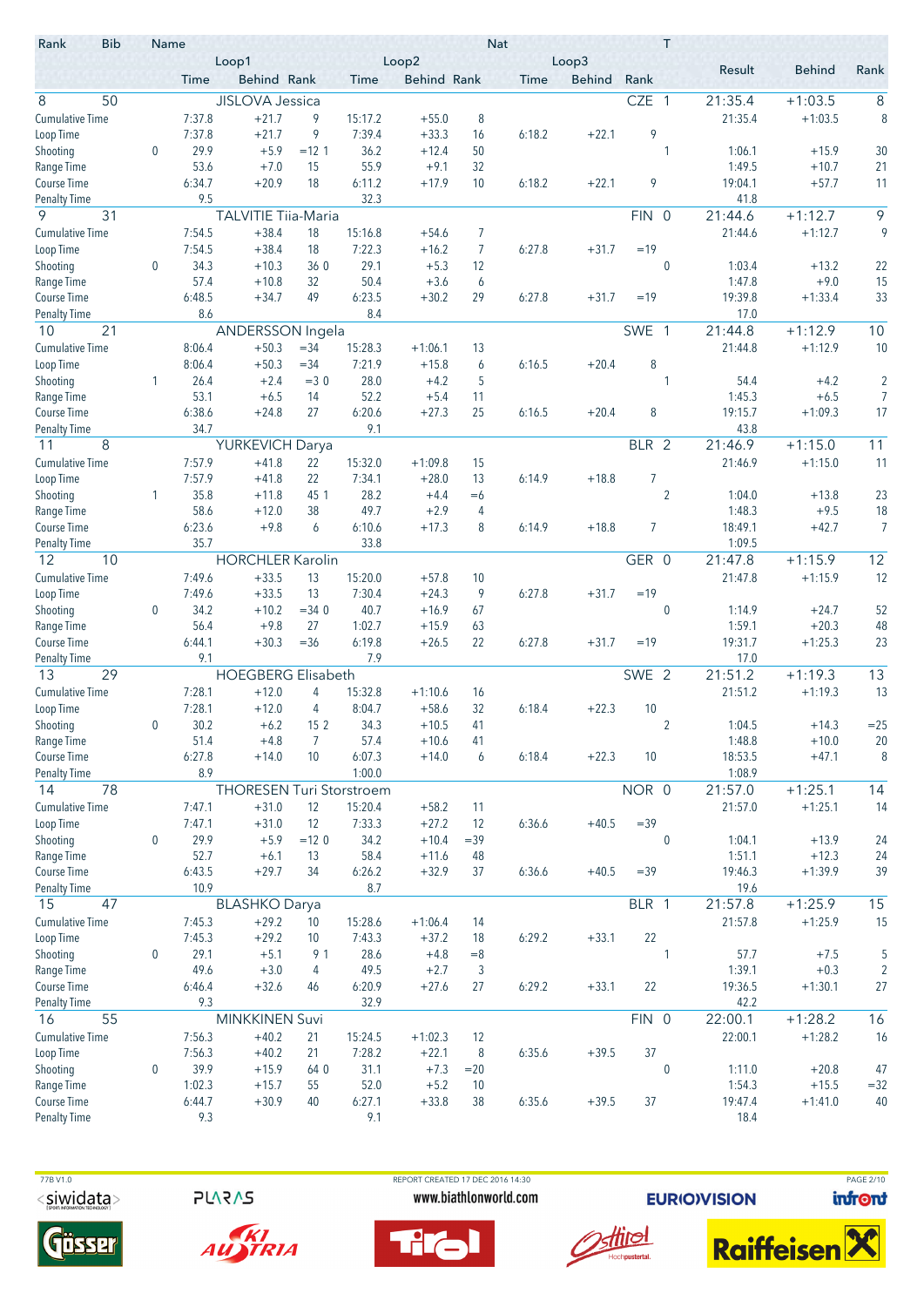| <b>Bib</b><br>Rank              | Name         |                | Loop1                   |                |                | Loop2              |              | <b>Nat</b> | Loop3         |                  | T              |                   |                      |          |
|---------------------------------|--------------|----------------|-------------------------|----------------|----------------|--------------------|--------------|------------|---------------|------------------|----------------|-------------------|----------------------|----------|
|                                 |              | Time           | <b>Behind Rank</b>      |                | Time           | <b>Behind Rank</b> |              | Time       | <b>Behind</b> | Rank             |                | Result            | <b>Behind</b>        | Rank     |
| 12<br>17                        |              |                | <b>KADEVA Daniela</b>   |                |                |                    |              |            |               | BUL 1            |                | 22:03.9           | $+1:32.0$            | 17       |
| <b>Cumulative Time</b>          |              | 7:53.7         | $+37.6$                 | 15             | 15:37.8        | $+1:15.6$          | 18           |            |               |                  |                | 22:03.9           | $+1:32.0$            | 17       |
| Loop Time                       |              | 7:53.7         | $+37.6$                 | 15             | 7:44.1         | $+38.0$            | 19           | 6:26.1     | $+30.0$       | 17               |                |                   |                      |          |
| Shooting                        | $\mathbf{0}$ | 31.5           | $+7.5$                  | 24 1           | 28.8           | $+5.0$             | 10           |            |               |                  | 1              | 1:00.3            | $+10.1$              | $=9$     |
| Range Time                      |              | 54.5           | $+7.9$                  | $= 20$         | 51.3           | $+4.5$             | $=8$         |            |               |                  |                | 1:45.8            | $+7.0$               | 10       |
| Course Time                     |              | 6:50.7         | $+36.9$                 | 52             | 6:19.9         | $+26.6$            | 23           | 6:26.1     | $+30.0$       | 17               |                | 19:36.7           | $+1:30.3$            | $= 28$   |
| <b>Penalty Time</b>             |              | 8.5            |                         |                | 32.9           |                    |              |            |               |                  |                | 41.4              |                      |          |
| 62<br>18                        |              |                | <b>SLIVKO Victoria</b>  |                |                |                    |              |            |               | RUS <sub>2</sub> |                | 22:07.6           | $+1:35.7$            | 18       |
| <b>Cumulative Time</b>          |              | 7:29.0         | $+12.9$                 | 5              | 15:34.7        | $+1:12.5$          | 17           |            |               |                  |                | 22:07.6           | $+1:35.7$            | 18       |
| Loop Time                       |              | 7:29.0         | $+12.9$                 | 5              | 8:05.7         | $+59.6$            | 33           | 6:32.9     | $+36.8$       | 31               |                |                   |                      |          |
| Shooting                        | 0            | 29.0<br>50.2   | $+5.0$                  | 82             | 34.2<br>55.4   | $+10.4$            | $=39$        |            |               |                  | $\overline{2}$ | 1:03.2            | $+13.0$              | 20<br>9  |
| Range Time<br>Course Time       |              | 6:28.9         | $+3.6$<br>$+15.1$       | 5<br>12        | 6:10.7         | $+8.6$<br>$+17.4$  | 30<br>9      | 6:32.9     | $+36.8$       | 31               |                | 1:45.6<br>19:12.5 | $+6.8$<br>$+1:06.1$  | 15       |
| <b>Penalty Time</b>             |              | 9.9            |                         |                | 59.6           |                    |              |            |               |                  |                | 1:09.5            |                      |          |
| 19<br>4                         |              |                | <b>JOHANIDESOVA Lea</b> |                |                |                    |              |            |               | <b>CZE</b>       | $\overline{1}$ | 22:13.1           | $+1:41.2$            | 19       |
| <b>Cumulative Time</b>          |              | 8:07.3         | $+51.2$                 | 37             | 15:38.7        | $+1:16.5$          | 19           |            |               |                  |                | 22:13.1           | $+1:41.2$            | 19       |
| Loop Time                       |              | 8:07.3         | $+51.2$                 | 37             | 7:31.4         | $+25.3$            | 11           | 6:34.4     | $+38.3$       | 36               |                |                   |                      |          |
| Shooting                        | 1            | 30.4           | $+6.4$                  | 160            | 29.9           | $+6.1$             | 16           |            |               |                  | 1              | 1:00.3            | $+10.1$              | $=9$     |
| Range Time                      |              | 54.5           | $+7.9$                  | $= 20$         | 53.1           | $+6.3$             | 14           |            |               |                  |                | 1:47.6            | $+8.8$               | 14       |
| Course Time                     |              | 6:38.1         | $+24.3$                 | 26             | 6:29.5         | $+36.2$            | 43           | 6:34.4     | $+38.3$       | 36               |                | 19:42.0           | $+1:35.6$            | 36       |
| <b>Penalty Time</b>             |              | 34.7           |                         |                | 8.8            |                    |              |            |               |                  |                | 43.5              |                      |          |
| 19<br>11                        |              |                | <b>MAKA Anna</b>        |                |                |                    |              |            |               | POL 1            |                | 22:13.1           | $+1:41.2$            | 19       |
| <b>Cumulative Time</b>          |              | 7:51.5         | $+35.4$                 | 14             | 15:43.0        | $+1:20.8$          | 20           |            |               |                  |                | 22:13.1           | $+1:41.2$            | 19       |
| Loop Time                       |              | 7:51.5         | $+35.4$                 | 14             | 7:51.5         | $+45.4$            | 25           | 6:30.1     | $+34.0$       | 23               |                |                   |                      |          |
| Shooting                        | $\mathbf 0$  | 34.0           | $+10.0$                 | $=32.1$        | 34.6           | $+10.8$            | $=43$        |            |               |                  | 1              | 1:08.6            | $+18.4$              | 39       |
| Range Time                      |              | 58.1           | $+11.5$                 | 36             | 58.3           | $+11.5$            | 47           |            |               |                  |                | 1:56.4            | $+17.6$              | 41       |
| Course Time                     |              | 6:44.1         | $+30.3$                 | $=36$          | 6:20.7         | $+27.4$            | 26           | 6:30.1     | $+34.0$       | 23               |                | 19:34.9           | $+1:28.5$            | 25       |
| <b>Penalty Time</b>             |              | 9.3            |                         |                | 32.5           |                    |              |            |               |                  |                | 41.8              |                      |          |
| 49<br>21                        |              |                | <b>VIIGIPUU Kristel</b> |                |                |                    |              |            |               | EST 0            |                | 22:23.2           | $+1:51.\overline{3}$ | 21       |
| <b>Cumulative Time</b>          |              | 8:02.5         | $+46.4$                 | 29             | 15:50.5        | $+1:28.3$          | 25           |            |               |                  |                | 22:23.2           | $+1:51.3$            | 21       |
| Loop Time                       |              | 8:02.5<br>29.8 | $+46.4$                 | 29             | 7:48.0         | $+41.9$<br>$+12.9$ | 24           | 6:32.7     | $+36.6$       | $=29$            |                |                   |                      |          |
| Shooting<br>Range Time          | 0            | 54.4           | $+5.8$<br>$+7.8$        | 110<br>19      | 36.7<br>1:01.6 | $+14.8$            | 55<br>$= 58$ |            |               |                  | $\mathbf{0}$   | 1:06.5<br>1:56.0  | $+16.3$<br>$+17.2$   | 31<br>40 |
| Course Time                     |              | 6:59.0         | $+45.2$                 | 63             | 6:37.4         | $+44.1$            | 57           | 6:32.7     | $+36.6$       | $=29$            |                | 20:09.1           | $+2:02.7$            | 53       |
| <b>Penalty Time</b>             |              | 9.1            |                         |                | 9.0            |                    |              |            |               |                  |                | 18.1              |                      |          |
| 22<br>16                        |              |                | <b>KNOLL Annika</b>     |                |                |                    |              |            |               | GER 2            |                | 22:23.5           | $+1:51.6$            | 22       |
| <b>Cumulative Time</b>          |              | 7:34.5         | $+18.4$                 | 7              | 15:47.8        | $+1:25.6$          | 23           |            |               |                  |                | 22:23.5           | $+1:51.6$            | 22       |
| Loop Time                       |              | 7:34.5         | $+18.4$                 | $\overline{7}$ | 8:13.3         | $+1:07.2$          | 42           | 6:35.7     | $+39.6$       | 38               |                |                   |                      |          |
| Shooting                        | 0            | 24.0           | 0.0                     | 12             | 32.2           | $+8.4$             | $= 28$       |            |               |                  | 2              | 56.2              | $+6.0$               | 4        |
| Range Time                      |              | 48.4           | $+1.8$                  | 2              | 54.4           | $+7.6$             | 20           |            |               |                  |                | 1:42.8            | $+4.0$               | 4        |
| Course Time                     |              | 6:36.1         | $+22.3$                 | 22             | 6:16.2         | $+22.9$            | 18           | 6:35.7     | $+39.6$       | 38               |                | 19:28.0           | $+1:21.6$            | 22       |
| <b>Penalty Time</b>             |              | 10.0           |                         |                | 1:02.7         |                    |              |            |               |                  |                | 1:12.7            |                      |          |
| 70<br>23                        |              |                | <b>ALIFIRAVETS Olga</b> |                |                |                    |              |            |               | SWE 0            |                | 22:24.7           | $+1:52.8$            | 23       |
| <b>Cumulative Time</b>          |              | 8:00.2         | $+44.1$                 | 25             | 15:43.1        | $+1:20.9$          | 21           |            |               |                  |                | 22:24.7           | $+1:52.8$            | 23       |
| Loop Time                       |              | 8:00.2         | $+44.1$                 | 25             | 7:42.9         | $+36.8$            | 17           | 6:41.6     | $+45.5$       | 53               |                |                   |                      |          |
| Shooting                        | 0            | 36.1           | $+12.1$                 | $=460$         | 34.7           | $+10.9$            | 45           |            |               |                  | $\mathbf 0$    | 1:10.8            | $+20.6$              | 46       |
| Range Time                      |              | 59.3           | $+12.7$                 | $=41$          | 57.5           | $+10.7$            | $=42$        |            |               |                  |                | 1:56.8            | $+18.0$              | 42       |
| Course Time                     |              | 6:51.9<br>9.0  | $+38.1$                 | $= 54$         | 6:36.6<br>8.8  | $+43.3$            | $= 52$       | 6:41.6     | $+45.5$       | 53               |                | 20:10.1<br>17.8   | $+2:03.7$            | 55       |
| <b>Penalty Time</b><br>24<br>33 |              |                | SHESTERIKOVA Olga       |                |                |                    |              |            |               | RUS <sub>3</sub> |                | 22:24.8           | $+1:52.9$            | 24       |
| <b>Cumulative Time</b>          |              | 8:00.9         | $+44.8$                 | 26             | 16:00.1        | $+1:37.9$          | 30           |            |               |                  |                | 22:24.8           | $+1:52.9$            | 24       |
| Loop Time                       |              | 8:00.9         | $+44.8$                 | 26             | 7:59.2         | $+53.1$            | 28           | 6:24.7     | $+28.6$       | 15               |                |                   |                      |          |
| Shooting                        | 1            | 35.1           | $+11.1$                 | 39 2           | 26.4           | $+2.6$             | 4            |            |               |                  | 3              | 1:01.5            | $+11.3$              | 15       |
| Range Time                      |              | 56.1           | $+9.5$                  | 26             | 50.1           | $+3.3$             | 5            |            |               |                  |                | 1:46.2            | $+7.4$               | 11       |
| Course Time                     |              | 6:28.1         | $+14.3$                 | 11             | 6:09.4         | $+16.1$            | 7            | 6:24.7     | $+28.6$       | 15               |                | 19:02.2           | $+55.8$              | 10       |
| <b>Penalty Time</b>             |              | 36.7           |                         |                | 59.7           |                    |              |            |               |                  |                | 1:36.4            |                      |          |
| 25<br>71                        |              |                | CERNA Kristyna          |                |                |                    |              |            |               | CZE 0            |                | 22:26.7           | $+1:54.8$            | 25       |
| <b>Cumulative Time</b>          |              | 8:02.1         | $+46.0$                 | 28             | 15:46.9        | $+1:24.7$          | 22           |            |               |                  |                | 22:26.7           | $+1:54.8$            | 25       |
| Loop Time                       |              | 8:02.1         | $+46.0$                 | 28             | 7:44.8         | $+38.7$            | 20           | 6:39.8     | $+43.7$       | 48               |                |                   |                      |          |
| Shooting                        | 0            | 42.6           | $+18.6$                 | $=74.0$        | 38.1           | $+14.3$            | $=60$        |            |               |                  | $\mathbf 0$    | 1:20.7            | $+30.5$              | 70       |
| Range Time                      |              | 1:07.2         | $+20.6$                 | 72             | 1:00.6         | $+13.8$            | $= 53$       |            |               |                  |                | 2:07.8            | $+29.0$              | 65       |
| Course Time                     |              | 6:46.1         | $+32.3$                 | 45             | 6:35.6         | $+42.3$            | 50           | 6:39.8     | $+43.7$       | 48               |                | 20:01.5           | $+1:55.1$            | 48       |
| <b>Penalty Time</b>             |              | 8.8            |                         |                | 8.6            |                    |              |            |               |                  |                | 17.4              |                      |          |

77B V1.0  $<$ siwidata>

**PLARAS** 





REPORT CREATED 17 DEC 2016 14:30 www.biathlonworld.com





**EURIOVISION** 



PAGE 3/10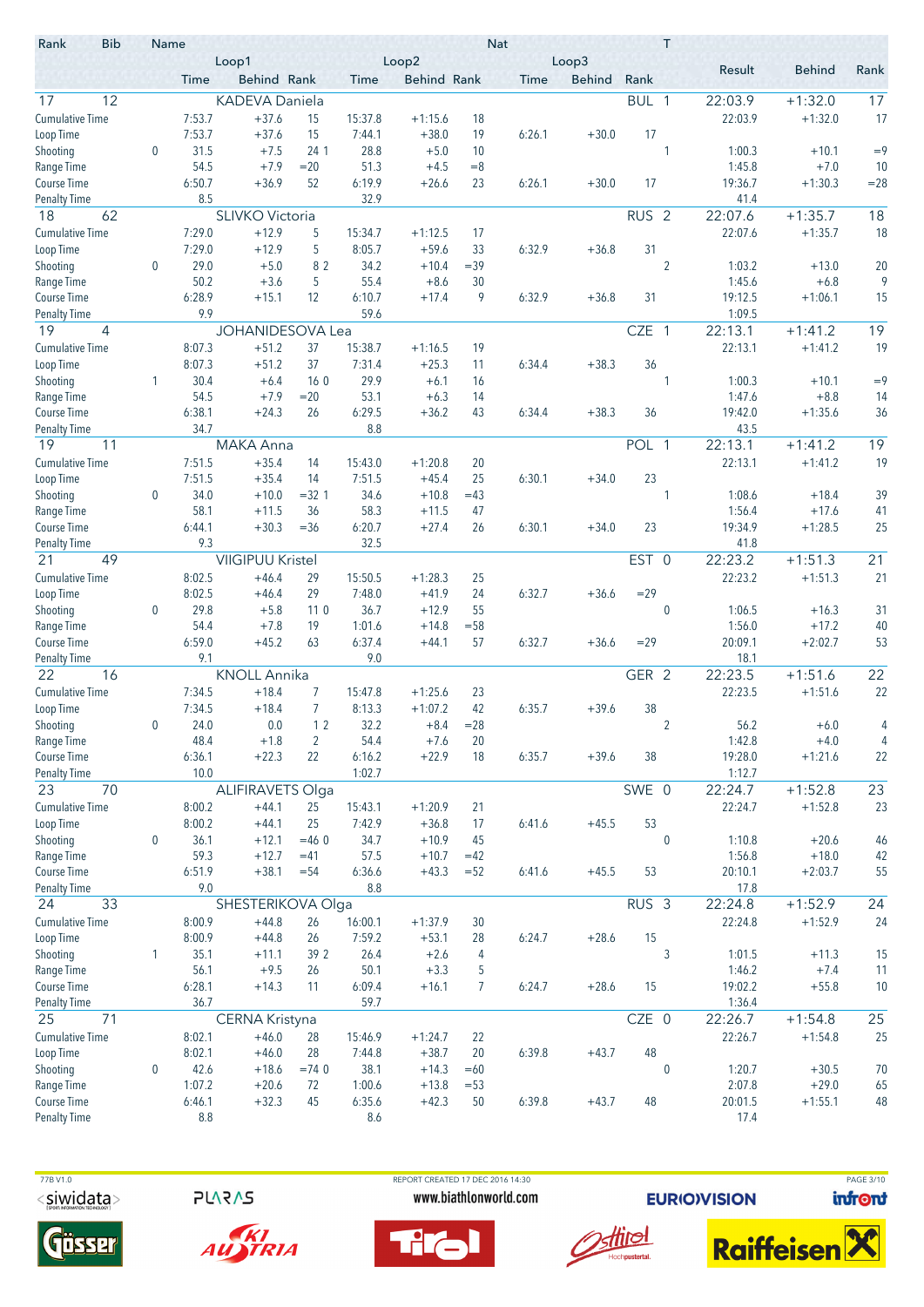| <b>Bib</b><br>Rank        | Name |                | Loop1                          |                   |              | Loop2              |                | <b>Nat</b> | Loop3         |                  | Τ              |                  |                    |                 |
|---------------------------|------|----------------|--------------------------------|-------------------|--------------|--------------------|----------------|------------|---------------|------------------|----------------|------------------|--------------------|-----------------|
|                           |      | Time           | Behind Rank                    |                   | Time         | <b>Behind Rank</b> |                | Time       | <b>Behind</b> | Rank             |                | Result           | <b>Behind</b>      | Rank            |
| 26<br>45                  |      |                | <b>BRYHYNETS Yuliya</b>        |                   |              |                    |                |            |               | UKR 1            |                | 22:28.3          | $+1:56.4$          | 26              |
| <b>Cumulative Time</b>    |      | 7:55.3         | $+39.2$                        | 20                | 15:49.5      | $+1:27.3$          | 24             |            |               |                  |                | 22:28.3          | $+1:56.4$          | 26              |
| Loop Time                 |      | 7:55.3         | $+39.2$                        | 20                | 7:54.2       | $+48.1$            | 26             | 6:38.8     | $+42.7$       | $=44$            |                |                  |                    |                 |
| Shooting                  | 0    | 36.8           | $+12.8$                        | 49 1              | 32.6         | $+8.8$             | 32             |            |               |                  | 1              | 1:09.4           | $+19.2$            | $=42$           |
| Range Time                |      | 1:00.9         | $+14.3$                        | 46                | 54.8         | $+8.0$             | 23             |            |               |                  |                | 1:55.7           | $+16.9$            | $= 38$          |
| Course Time               |      | 6:44.6         | $+30.8$                        | 39                | 6:25.2       | $+31.9$            | 33             | 6:38.8     | $+42.7$       | $=44$            |                | 19:48.6          | $+1:42.2$          | 41              |
| <b>Penalty Time</b>       |      | 9.8            |                                |                   | 34.2         |                    |                |            |               |                  |                | 44.0             |                    |                 |
| 27<br>41                  |      |                | ZDOUC Dunja                    |                   |              |                    |                |            |               | AUT <sub>2</sub> |                | 22:30.7          | $+1:58.8$          | $\overline{27}$ |
| <b>Cumulative Time</b>    |      | 8:04.0         | $+47.9$                        | 32                | 15:51.8      | $+1:29.6$          | 27             |            |               |                  |                | 22:30.7          | $+1:58.8$          | 27              |
| Loop Time                 |      | 8:04.0         | $+47.9$                        | 32                | 7:47.8       | $+41.7$            | 23             | 6:38.9     | $+42.8$       | 46               |                |                  |                    |                 |
| Shooting                  | 1    | 26.4           | $+2.4$                         | $= 3 \; 1$        | 23.8         | 0.0                | 1              |            |               |                  | $\overline{2}$ | 50.2             | 0.0                | 1               |
| Range Time                |      | 52.2           | $+5.6$                         | 11                | 48.1         | $+1.3$             | $\overline{2}$ |            |               |                  |                | 1:40.3           | $+1.5$             | 3               |
| Course Time               |      | 6:37.4         | $+23.6$                        | 24                | 6:25.5       | $+32.2$            | $= 35$         | 6:38.9     | $+42.8$       | 46               |                | 19:41.8          | $+1:35.4$          | 35              |
| <b>Penalty Time</b>       |      | 34.4           |                                |                   | 34.2         |                    |                |            |               |                  |                | 1:08.6           |                    |                 |
| 34<br>28                  |      |                | <b>CHEVALIER Chloe</b>         |                   |              |                    |                |            |               | FRA 2            |                | 22:33.4          | $+2:01.5$          | 28              |
| <b>Cumulative Time</b>    |      | 7:59.1         | $+43.0$                        | 24                | 15:55.4      | $+1:33.2$          | 28             |            |               |                  |                | 22:33.4          | $+2:01.5$          | 28              |
| Loop Time                 |      | 7:59.1         | $+43.0$                        | 24                | 7:56.3       | $+50.2$            | 27             | 6:38.0     | $+41.9$       | 42               |                |                  |                    |                 |
| Shooting                  | 1    | 32.2           | $+8.2$                         | 27 <sub>1</sub>   | 46.7         | $+22.9$            | 79             |            |               |                  | $\overline{2}$ | 1:18.9           | $+28.7$            | 66              |
| Range Time                |      | 55.9           | $+9.3$                         | 24                | 1:10.2       | $+23.4$            | 79             |            |               |                  |                | 2:06.1           | $+27.3$            | 60              |
| Course Time               |      | 6:29.1         | $+15.3$                        | 13                | 6:15.1       | $+21.8$            | 16             | 6:38.0     | $+41.9$       | 42               |                | 19:22.2          | $+1:15.8$          | 18              |
| <b>Penalty Time</b>       |      | 34.1           |                                |                   | 31.0         |                    |                |            |               |                  |                | 1:05.1           |                    |                 |
| 2<br>29                   |      |                | <b>VARCIN Coline</b>           |                   |              |                    |                |            |               | FRA 3            |                | 22:39.3          | $+2:07.4$          | 29              |
| <b>Cumulative Time</b>    |      | 8:03.1         | $+47.0$                        | $=30$             | 16:12.7      | $+1:50.5$          | 32             |            |               |                  |                | 22:39.3          | $+2:07.4$          | 29              |
| Loop Time                 |      | 8:03.1         | $+47.0$                        | $=30$             | 8:09.6       | $+1:03.5$          | 39             | 6:26.6     | $+30.5$       | 18               |                |                  |                    |                 |
| Shooting                  | 1    | 33.1           | $+9.1$                         | $=30.2$           | 28.2         | $+4.4$             | $=6$           |            |               |                  | 3              | 1:01.3           | $+11.1$            | 14              |
| Range Time                |      | 56.8           | $+10.2$                        | 29                | 51.3         | $+4.5$             | $=8$           |            |               |                  |                | 1:48.1           | $+9.3$             | 17              |
| Course Time               |      | 6:30.4         | $+16.6$                        | 15                | 6:16.0       | $+22.7$            | 17             | 6:26.6     | $+30.5$       | 18               |                | 19:13.0          | $+1:06.6$          | 16              |
| <b>Penalty Time</b>       |      | 35.9           |                                |                   | 1:02.3       |                    |                |            |               |                  |                | 1:38.2           |                    |                 |
| 80<br>30                  |      |                | <b>BANKES</b> Megan            |                   |              |                    |                |            |               | CAN 1            |                | 22:40.0          | $+2:08.1$          | 30              |
| <b>Cumulative Time</b>    |      | 8:24.0         | $+1:07.9$                      | 54                | 15:58.8      | $+1:36.6$          | 29             |            |               |                  |                | 22:40.0          | $+2:08.1$          | 30              |
| Loop Time                 |      | 8:24.0         | $+1:07.9$                      | 54                | 7:34.8       | $+28.7$            | $=14$          | 6:41.2     | $+45.1$       | 52               |                |                  |                    |                 |
| Shooting                  | 1    | 38.0<br>1:02.5 | $+14.0$<br>$+15.9$             | $= 580$<br>$= 56$ | 31.1<br>55.6 | $+7.3$<br>$+8.8$   | $= 20$<br>31   |            |               |                  | 1              | 1:09.1<br>1:58.1 | $+18.9$<br>$+19.3$ | 40<br>46        |
| Range Time<br>Course Time |      | 6:45.8         | $+32.0$                        | 42                | 6:30.3       | $+37.0$            | 45             | 6:41.2     | $+45.1$       | 52               |                | 19:57.3          | $+1:50.9$          | 46              |
| <b>Penalty Time</b>       |      | 35.7           |                                |                   | 8.9          |                    |                |            |               |                  |                | 44.6             |                    |                 |
| 24<br>31                  |      |                | <b>HOFFMANN Susanne</b>        |                   |              |                    |                |            |               | AUT <sub>1</sub> |                | 22:43.0          | $+2:11.1$          | 31              |
| <b>Cumulative Time</b>    |      | 7:54.7         | $+38.6$                        | 19                | 16:01.2      | $+1:39.0$          | 31             |            |               |                  |                | 22:43.0          | $+2:11.1$          | 31              |
| Loop Time                 |      | 7:54.7         | $+38.6$                        | 19                | 8:06.5       | $+1:00.4$          | 36             | 6:41.8     | $+45.7$       | 54               |                |                  |                    |                 |
| Shooting                  | 0    | $30.5$         | $+6.5$                         | $=17.1$           | 30.6         | $+6.8$             | 18             |            |               |                  |                | 1:01.1           | $+10.9$            | 13              |
| Range Time                |      | 55.5           | $+8.9$                         | 23                | 54.5         | $+7.7$             | 21             |            |               |                  |                | 1:50.0           | $+11.2$            | 22              |
| Course Time               |      | 6:50.1         | $+36.3$                        | $= 50$            | 6:36.7       | $+43.4$            | 54             | 6:41.8     | $+45.7$       | 54               |                | 20:08.6          | $+2:02.2$          | 52              |
| <b>Penalty Time</b>       |      | 9.1            |                                |                   | 35.3         |                    |                |            |               |                  |                | 44.4             |                    |                 |
| 82<br>32                  |      |                | ZVARICOVA Veronika             |                   |              |                    |                |            |               | CZE 1            |                | 22:43.7          | $+2:11.8$          | 32              |
| <b>Cumulative Time</b>    |      | 7:58.1         | $+42.0$                        | 23                | 16:15.8      | $+1:53.6$          | 34             |            |               |                  |                | 22:43.7          | $+2:11.8$          | 32              |
| Loop Time                 |      | 7:58.1         | $+42.0$                        | 23                | 8:17.7       | $+1:11.6$          | 47             | 6:27.9     | $+31.8$       | 21               |                |                  |                    |                 |
| Shooting                  | 0    | 37.6           | $+13.6$                        | $= 53.1$          | 43.2         | $+19.4$            | 73             |            |               |                  | 1              | 1:20.8           | $+30.6$            | 71              |
| Range Time                |      | 1:02.5         | $+15.9$                        | $=$ 56            | 1:06.9       | $+20.1$            | 73             |            |               |                  |                | 2:09.4           | $+30.6$            | 69              |
| Course Time               |      | 6:46.0         | $+32.2$                        | $=43$             | 6:36.8       | $+43.5$            | 55             | 6:27.9     | $+31.8$       | 21               |                | 19:50.7          | $+1:44.3$          | 42              |
| <b>Penalty Time</b>       |      | 9.6            |                                |                   | 34.0         |                    |                |            |               |                  |                | 43.6             |                    |                 |
| 35<br>33                  |      |                | <b>NERAASEN Sigrid Bilstad</b> |                   |              |                    |                |            |               | NOR 2            |                | 22:49.8          | $+2:17.9$          | 33              |
| <b>Cumulative Time</b>    |      | 8:05.7         | $+49.6$                        | 33                | 16:16.7      | $+1:54.5$          | 35             |            |               |                  |                | 22:49.8          | $+2:17.9$          | 33              |
| Loop Time                 |      | 8:05.7         | $+49.6$                        | 33                | 8:11.0       | $+1:04.9$          | 40             | 6:33.1     | $+37.0$       | 33               |                |                  |                    |                 |
| Shooting                  | 1    | 30.5           | $+6.5$                         | $=17.1$           | 58.4         | $+34.6$            | 85             |            |               |                  | $\overline{2}$ | 1:28.9           | $+38.7$            | 79              |
| Range Time                |      | 52.6           | $+6.0$                         | 12                | 1:20.7       | $+33.9$            | 82             |            |               |                  |                | 2:13.3           | $+34.5$            | 76              |
| Course Time               |      | 6:37.2         | $+23.4$                        | 23                | 6:17.4       | $+24.1$            | 19             | 6:33.1     | $+37.0$       | 33               |                | 19:27.7          | $+1:21.3$          | 21              |
| <b>Penalty Time</b>       |      | 35.9           |                                |                   | 32.9         |                    |                |            |               |                  |                | 1:08.8           |                    |                 |
| 28<br>34                  |      |                | <b>BEAUDRY Sarah</b>           |                   |              |                    |                |            |               | CAN 2            |                | 22:50.0          | $+2:18.1$          | 34              |
| <b>Cumulative Time</b>    |      | 7:32.8         | $+16.7$                        | 6                 | 15:51.7      | $+1:29.5$          | 26             |            |               |                  |                | 22:50.0          | $+2:18.1$          | 34              |
| Loop Time                 |      | 7:32.8         | $+16.7$                        | 6                 | 8:18.9       | $+1:12.8$          | 48             | 6:58.3     | $+1:02.2$     | 68               |                |                  |                    |                 |
| Shooting                  | 0    | 34.4           | $+10.4$                        | 37 2              | 31.2         | $+7.4$             | $= 23$         |            |               |                  | $\overline{2}$ | 1:05.6           | $+15.4$            | 29              |
| Range Time                |      | 57.6           | $+11.0$                        | $= 33$            | 56.5         | $+9.7$             | $=35$          |            |               |                  |                | 1:54.1           | $+15.3$            | 31              |
| Course Time               |      | 6:26.1         | $+12.3$                        | 9                 | 6:13.4       | $+20.1$            | 12             | 6:58.3     | $+1:02.2$     | 68               |                | 19:37.8          | $+1:31.4$          | 31              |
| <b>Penalty Time</b>       |      | 9.1            |                                |                   | 1:09.0       |                    |                |            |               |                  |                | 1:18.1           |                    |                 |

77B V1.0  $<$ siwidata>

**PLARAS** 





REPORT CREATED 17 DEC 2016 14:30 www.biathlonworld.com





**EURIOVISION** 



PAGE 4/10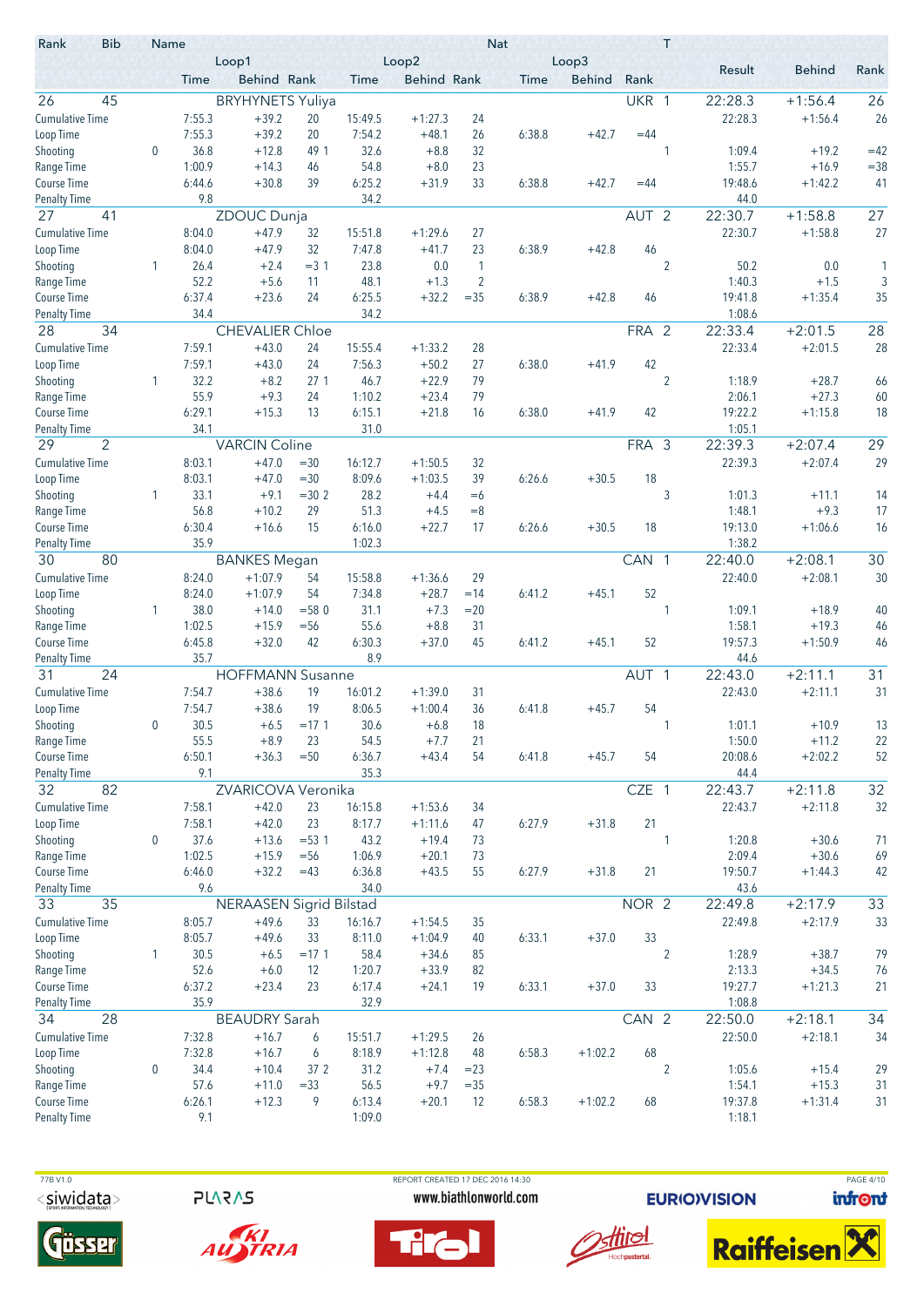| Result<br><b>Behind</b><br>Rank<br>Behind Rank<br><b>Behind Rank</b><br><b>Behind</b><br>Rank<br>Time<br>Time<br>Time<br>35<br>35<br>14<br><b>BRUN-LIE Thekla</b><br>NOR 1<br>22:52.8<br>$+2:20.9$<br><b>Cumulative Time</b><br>35<br>8:27.7<br>$+1:11.6$<br>16:12.9<br>$+1:50.7$<br>33<br>22:52.8<br>$+2:20.9$<br>56<br>8:27.7<br>7:45.2<br>$+39.1$<br>6:39.9<br>49<br>$+1:11.6$<br>56<br>21<br>$+43.8$<br>31.9<br>29.8<br>1<br>$+7.9$<br>260<br>$+6.0$<br>$=14$<br>1:01.7<br>$=16$<br>1<br>$+11.5$<br>$+9.9$<br>55.2<br>$+12.9$<br>25<br>Range Time<br>56.5<br>28<br>$+8.4$<br>$= 26$<br>1:51.7<br>58<br><b>Course Time</b><br>6:54.8<br>56<br>6:40.6<br>$+47.3$<br>6:39.9<br>$+43.8$<br>49<br>20:15.3<br>$+2:08.9$<br>$+41.0$<br>60<br>36.4<br>9.4<br>45.8<br><b>Penalty Time</b><br>36<br>13<br><b>ESP</b><br>$\overline{2}$<br>23:01.3<br>$+2:29.4$<br>36<br>PADIAL HERNANDEZ Victoria<br>16:23.4<br>$+2:29.4$<br>36<br><b>Cumulative Time</b><br>7:54.1<br>$+38.0$<br>$+2:01.2$<br>39<br>23:01.3<br>16<br>$+38.0$<br>8:29.3<br>$+1:23.2$<br>41<br>Loop Time<br>7:54.1<br>16<br>55<br>6:37.9<br>$+41.8$<br>30.9<br>31.2<br>$\overline{2}$<br>Shooting<br>0<br>$+6.9$<br>21 2<br>$+7.4$<br>$= 23$<br>1:02.1<br>18<br>$+11.9$<br>54.3<br>$+7.7$<br>54.2<br>19<br>1:48.5<br>$+9.7$<br>19<br>Range Time<br>$=17$<br>$+7.4$<br>$+37.2$<br>53<br>6:33.8<br>$+40.5$<br>20:02.7<br>49<br>6:51.0<br>48<br>6:37.9<br>$+41.8$<br>41<br>$+1:56.3$<br>8.8<br>1:01.3<br><b>Penalty Time</b><br>1:10.1<br>37<br><b>DEIGENTESCH Marion</b><br>GER 3<br>$+2:31.6$<br>37<br>40<br>23:03.5<br>37<br><b>Cumulative Time</b><br>8:36.6<br>$+1:20.5$<br>59<br>16:40.6<br>$+2:18.4$<br>23:03.5<br>$+2:31.6$<br>48<br>$+1:20.5$<br>59<br>$+57.9$<br>6:22.9<br>8:36.6<br>8:04.0<br>31<br>$+26.8$<br>12<br>3<br>34.0<br>55<br>Shooting<br>2<br>$+10.0$<br>$= 321$<br>41.4<br>$+17.6$<br>$=70$<br>1:15.4<br>$+25.2$<br>57.7<br>$+22.5$<br>$=51$<br>Range Time<br>35<br>1:03.6<br>2:01.3<br>$+11.1$<br>$+16.8$<br>66<br>6:35.5<br>6:25.0<br>19:23.4<br>19<br><b>Course Time</b><br>$+21.7$<br>20<br>$+31.7$<br>6:22.9<br>12<br>$+1:17.0$<br>31<br>$+26.8$<br>1:03.4<br>35.4<br>1:38.8<br><b>Penalty Time</b><br>$\overline{38}$<br>38<br>73<br><b>HARTWEGER Fabienne</b><br>AUT 4<br>23:04.2<br>$+2:32.3$<br><b>Cumulative Time</b><br>8:21.6<br>23:04.2<br>$+2:32.3$<br>38<br>$+1:05.5$<br>51<br>16:38.3<br>$+2:16.1$<br>47<br>8:21.6<br>$+1:05.5$<br>51<br>8:16.7<br>6:25.9<br>$+29.8$<br>Loop Time<br>$+1:10.6$<br>16<br>46<br>35.3<br>Shooting<br>2<br>$+11.3$<br>$=40.2$<br>34.1<br>$+10.3$<br>$= 37$<br>4<br>1:09.4<br>$+19.2$<br>$=42$<br>1:58.7<br>47<br>Range Time<br>1:01.1<br>$+14.5$<br>47<br>57.6<br>$+10.8$<br>44<br>$+19.9$<br>6:22.6<br>$+8.8$<br>5<br>6:18.6<br>$+25.3$<br>$= 20$<br>6:25.9<br>$+29.8$<br>19:07.1<br>$+1:00.7$<br>13<br>16<br>57.9<br>1:00.5<br>1:58.4<br><b>Penalty Time</b><br>39<br>LESCINSKAITE Gabriele<br>23:06.2<br>$+2:34.3$<br>39<br>36<br>LTU<br>$\overline{1}$<br>$+1:25.3$<br>16:27.8<br>23:06.2<br>$+2:34.3$<br>39<br><b>Cumulative Time</b><br>8:41.4<br>$+2:05.6$<br>41<br>61<br>$+1:25.3$<br>$+40.3$<br>6:38.4<br>$+42.3$<br>43<br>8:41.4<br>61<br>7:46.4<br>22<br>30.5<br>Shooting<br>36.3<br>$+12.3$<br>48 0<br>$+6.7$<br>17<br>1:06.8<br>$+16.6$<br>33<br>1<br>1<br>1:00.5<br>53.4<br>1:53.9<br>29<br>Range Time<br>$+13.9$<br>$=44$<br>$+6.6$<br>15<br>$+15.1$<br>20:29.9<br>$+2:23.5$<br>Course Time<br>7:07.2<br>$+53.4$<br>$=67$<br>6:44.3<br>$+51.0$<br>63<br>6:38.4<br>$+42.3$<br>43<br>62<br>33.7<br>8.7<br>Penalty Time<br>42.4<br>81<br>40<br>40<br>PUSTOVALOVA Yana<br>UKR 1<br>23:07.9<br>$+2:36.0$<br><b>Cumulative Time</b><br>40<br>8:15.0<br>$+58.9$<br>47<br>16:17.7<br>$+1:55.5$<br>23:07.9<br>$+2:36.0$<br>36<br>$+58.9$<br>47<br>8:02.7<br>8:15.0<br>$+56.6$<br>30<br>6:50.2<br>62<br>Loop Time<br>$+54.1$<br>29.0<br>Shooting<br>42.8<br>$+18.8$<br>771<br>$+5.2$<br>1:11.8<br>$+21.6$<br>49<br>11<br>1<br>$\Omega$<br>52.3<br>$+5.5$<br>1:59.9<br>50<br>1:07.6<br>$+21.0$<br>74<br>$+21.1$<br>12<br>Course Time<br>6:57.2<br>$+43.4$<br>6:36.2<br>$+42.9$<br>62<br>20:23.6<br>60<br>$= 59$<br>6:50.2<br>$+54.1$<br>$+2:17.2$<br>51<br>10.2<br>34.2<br>44.4<br><b>Penalty Time</b><br>87<br>40<br><b>HENDEL Helene Therese</b><br>GER 3<br>$+2:36.0$<br>40<br>23:07.9<br><b>Cumulative Time</b><br>$+52.0$<br>16:27.3<br>$+2:36.0$<br>40<br>8:08.1<br>38<br>$+2:05.1$<br>23:07.9<br>40<br>8:08.1<br>$+52.0$<br>8:19.2<br>$50\,$<br>Loop Time<br>38<br>$+1:13.1$<br>49<br>6:40.6<br>$+44.5$<br>3<br>Shooting<br>29.5<br>$+5.5$<br>1:00.9<br>1<br>10 <sub>2</sub><br>31.4<br>$+7.6$<br>$+10.7$<br>12<br>25<br>55.1<br>1:54.3<br>Range Time<br>59.2<br>$+12.6$<br>$+8.3$<br>$+15.5$<br>$= 32$<br>40<br>25<br>Course Time<br>6:33.7<br>$+19.9$<br>17<br>6:22.8<br>$+29.5$<br>6:40.6<br>$+44.5$<br>50<br>19:37.1<br>$+1:30.7$<br>30<br>28<br>35.2<br>1:36.5<br><b>Penalty Time</b><br>1:01.3<br>37<br>MITSUHASHI Rina<br>JPN 1<br>42<br>23:08.1<br>$+2:36.2$<br>42<br>$+50.9$<br>16:22.9<br>23:08.1<br>$+2:36.2$<br><b>Cumulative Time</b><br>8:07.0<br>36<br>$+2:00.7$<br>38<br>42<br>8:07.0<br>$+50.9$<br>8:15.9<br>55<br>36<br>$+1:09.8$<br>6:45.2<br>$+49.1$<br>45<br>45.3<br>39.8<br>1:25.1<br>$\boldsymbol{0}$<br>$+21.3$<br>$+16.0$<br>$+34.9$<br>75<br>79 1<br>1<br>66<br>1:09.4<br>$+22.8$<br>1:03.3<br>2:12.7<br>$+33.9$<br>77<br>$+16.5$<br>75<br>65<br>$+33.8$<br>6:36.6<br>55<br>20:09.4<br>Course Time<br>6:47.6<br>$=47$<br>$+43.3$<br>6:45.2<br>$+49.1$<br>$+2:03.0$<br>54<br>$= 52$<br><b>Penalty Time</b><br>10.0<br>36.0<br>46.0<br>43<br>43<br>19<br>MEIER-RUGE Ladina<br>SUI 3<br>23:08.5<br>$+2:36.6$<br><b>Cumulative Time</b><br>43<br>8:12.1<br>$+56.0$<br>42<br>16:37.3<br>23:08.5<br>$+2:36.6$<br>$+2:15.1$<br>46<br>8:12.1<br>8:25.2<br>27<br>Loop Time<br>$+56.0$<br>42<br>$+1:19.1$<br>6:31.2<br>$+35.1$<br>51<br>Shooting<br>34.2<br>36.5<br>3<br>1:10.7<br>1<br>$+10.2$<br>$+12.7$<br>$+20.5$<br>45<br>$= 34.2$<br>$= 52$<br>Range Time<br>57.6<br>$+11.0$<br>59.3<br>$+12.5$<br>1:56.9<br>$+18.1$<br>$=43$<br>$= 33$<br>50<br>27<br>19:39.3<br>32<br>6:40.7<br>$+26.9$<br>29<br>6:27.4<br>$+34.1$<br>39<br>6:31.2<br>$+35.1$<br>$+1:32.9$<br>1:32.3<br><b>Penalty Time</b><br>33.8<br>58.5 | Rank               | <b>Bib</b> | Name | Loop1 |  | Loop2 | <b>Nat</b> | Loop3 | T |  |  |
|-------------------------------------------------------------------------------------------------------------------------------------------------------------------------------------------------------------------------------------------------------------------------------------------------------------------------------------------------------------------------------------------------------------------------------------------------------------------------------------------------------------------------------------------------------------------------------------------------------------------------------------------------------------------------------------------------------------------------------------------------------------------------------------------------------------------------------------------------------------------------------------------------------------------------------------------------------------------------------------------------------------------------------------------------------------------------------------------------------------------------------------------------------------------------------------------------------------------------------------------------------------------------------------------------------------------------------------------------------------------------------------------------------------------------------------------------------------------------------------------------------------------------------------------------------------------------------------------------------------------------------------------------------------------------------------------------------------------------------------------------------------------------------------------------------------------------------------------------------------------------------------------------------------------------------------------------------------------------------------------------------------------------------------------------------------------------------------------------------------------------------------------------------------------------------------------------------------------------------------------------------------------------------------------------------------------------------------------------------------------------------------------------------------------------------------------------------------------------------------------------------------------------------------------------------------------------------------------------------------------------------------------------------------------------------------------------------------------------------------------------------------------------------------------------------------------------------------------------------------------------------------------------------------------------------------------------------------------------------------------------------------------------------------------------------------------------------------------------------------------------------------------------------------------------------------------------------------------------------------------------------------------------------------------------------------------------------------------------------------------------------------------------------------------------------------------------------------------------------------------------------------------------------------------------------------------------------------------------------------------------------------------------------------------------------------------------------------------------------------------------------------------------------------------------------------------------------------------------------------------------------------------------------------------------------------------------------------------------------------------------------------------------------------------------------------------------------------------------------------------------------------------------------------------------------------------------------------------------------------------------------------------------------------------------------------------------------------------------------------------------------------------------------------------------------------------------------------------------------------------------------------------------------------------------------------------------------------------------------------------------------------------------------------------------------------------------------------------------------------------------------------------------------------------------------------------------------------------------------------------------------------------------------------------------------------------------------------------------------------------------------------------------------------------------------------------------------------------------------------------------------------------------------------------------------------------------------------------------------------------------------------------------------------------------------------------------------------------------------------------------------------------------------------------------------------------------------------------------------------------------------------------------------------------------------------------------------------------------------------------------------------------------------------------------------------------------------------------------------------------------------------------------------------------------------------------------------------------------------------------------------------------------------------------------------------------------------------------------------------------------------------------------------------------------------------------------------------------------------------------------------------------------------------------------------------------------------------------------------------------------------------------------|--------------------|------------|------|-------|--|-------|------------|-------|---|--|--|
|                                                                                                                                                                                                                                                                                                                                                                                                                                                                                                                                                                                                                                                                                                                                                                                                                                                                                                                                                                                                                                                                                                                                                                                                                                                                                                                                                                                                                                                                                                                                                                                                                                                                                                                                                                                                                                                                                                                                                                                                                                                                                                                                                                                                                                                                                                                                                                                                                                                                                                                                                                                                                                                                                                                                                                                                                                                                                                                                                                                                                                                                                                                                                                                                                                                                                                                                                                                                                                                                                                                                                                                                                                                                                                                                                                                                                                                                                                                                                                                                                                                                                                                                                                                                                                                                                                                                                                                                                                                                                                                                                                                                                                                                                                                                                                                                                                                                                                                                                                                                                                                                                                                                                                                                                                                                                                                                                                                                                                                                                                                                                                                                                                                                                                                                                                                                                                                                                                                                                                                                                                                                                                                                                                                                                                                                         |                    |            |      |       |  |       |            |       |   |  |  |
|                                                                                                                                                                                                                                                                                                                                                                                                                                                                                                                                                                                                                                                                                                                                                                                                                                                                                                                                                                                                                                                                                                                                                                                                                                                                                                                                                                                                                                                                                                                                                                                                                                                                                                                                                                                                                                                                                                                                                                                                                                                                                                                                                                                                                                                                                                                                                                                                                                                                                                                                                                                                                                                                                                                                                                                                                                                                                                                                                                                                                                                                                                                                                                                                                                                                                                                                                                                                                                                                                                                                                                                                                                                                                                                                                                                                                                                                                                                                                                                                                                                                                                                                                                                                                                                                                                                                                                                                                                                                                                                                                                                                                                                                                                                                                                                                                                                                                                                                                                                                                                                                                                                                                                                                                                                                                                                                                                                                                                                                                                                                                                                                                                                                                                                                                                                                                                                                                                                                                                                                                                                                                                                                                                                                                                                                         |                    |            |      |       |  |       |            |       |   |  |  |
|                                                                                                                                                                                                                                                                                                                                                                                                                                                                                                                                                                                                                                                                                                                                                                                                                                                                                                                                                                                                                                                                                                                                                                                                                                                                                                                                                                                                                                                                                                                                                                                                                                                                                                                                                                                                                                                                                                                                                                                                                                                                                                                                                                                                                                                                                                                                                                                                                                                                                                                                                                                                                                                                                                                                                                                                                                                                                                                                                                                                                                                                                                                                                                                                                                                                                                                                                                                                                                                                                                                                                                                                                                                                                                                                                                                                                                                                                                                                                                                                                                                                                                                                                                                                                                                                                                                                                                                                                                                                                                                                                                                                                                                                                                                                                                                                                                                                                                                                                                                                                                                                                                                                                                                                                                                                                                                                                                                                                                                                                                                                                                                                                                                                                                                                                                                                                                                                                                                                                                                                                                                                                                                                                                                                                                                                         |                    |            |      |       |  |       |            |       |   |  |  |
|                                                                                                                                                                                                                                                                                                                                                                                                                                                                                                                                                                                                                                                                                                                                                                                                                                                                                                                                                                                                                                                                                                                                                                                                                                                                                                                                                                                                                                                                                                                                                                                                                                                                                                                                                                                                                                                                                                                                                                                                                                                                                                                                                                                                                                                                                                                                                                                                                                                                                                                                                                                                                                                                                                                                                                                                                                                                                                                                                                                                                                                                                                                                                                                                                                                                                                                                                                                                                                                                                                                                                                                                                                                                                                                                                                                                                                                                                                                                                                                                                                                                                                                                                                                                                                                                                                                                                                                                                                                                                                                                                                                                                                                                                                                                                                                                                                                                                                                                                                                                                                                                                                                                                                                                                                                                                                                                                                                                                                                                                                                                                                                                                                                                                                                                                                                                                                                                                                                                                                                                                                                                                                                                                                                                                                                                         | Loop Time          |            |      |       |  |       |            |       |   |  |  |
|                                                                                                                                                                                                                                                                                                                                                                                                                                                                                                                                                                                                                                                                                                                                                                                                                                                                                                                                                                                                                                                                                                                                                                                                                                                                                                                                                                                                                                                                                                                                                                                                                                                                                                                                                                                                                                                                                                                                                                                                                                                                                                                                                                                                                                                                                                                                                                                                                                                                                                                                                                                                                                                                                                                                                                                                                                                                                                                                                                                                                                                                                                                                                                                                                                                                                                                                                                                                                                                                                                                                                                                                                                                                                                                                                                                                                                                                                                                                                                                                                                                                                                                                                                                                                                                                                                                                                                                                                                                                                                                                                                                                                                                                                                                                                                                                                                                                                                                                                                                                                                                                                                                                                                                                                                                                                                                                                                                                                                                                                                                                                                                                                                                                                                                                                                                                                                                                                                                                                                                                                                                                                                                                                                                                                                                                         | Shooting           |            |      |       |  |       |            |       |   |  |  |
|                                                                                                                                                                                                                                                                                                                                                                                                                                                                                                                                                                                                                                                                                                                                                                                                                                                                                                                                                                                                                                                                                                                                                                                                                                                                                                                                                                                                                                                                                                                                                                                                                                                                                                                                                                                                                                                                                                                                                                                                                                                                                                                                                                                                                                                                                                                                                                                                                                                                                                                                                                                                                                                                                                                                                                                                                                                                                                                                                                                                                                                                                                                                                                                                                                                                                                                                                                                                                                                                                                                                                                                                                                                                                                                                                                                                                                                                                                                                                                                                                                                                                                                                                                                                                                                                                                                                                                                                                                                                                                                                                                                                                                                                                                                                                                                                                                                                                                                                                                                                                                                                                                                                                                                                                                                                                                                                                                                                                                                                                                                                                                                                                                                                                                                                                                                                                                                                                                                                                                                                                                                                                                                                                                                                                                                                         |                    |            |      |       |  |       |            |       |   |  |  |
|                                                                                                                                                                                                                                                                                                                                                                                                                                                                                                                                                                                                                                                                                                                                                                                                                                                                                                                                                                                                                                                                                                                                                                                                                                                                                                                                                                                                                                                                                                                                                                                                                                                                                                                                                                                                                                                                                                                                                                                                                                                                                                                                                                                                                                                                                                                                                                                                                                                                                                                                                                                                                                                                                                                                                                                                                                                                                                                                                                                                                                                                                                                                                                                                                                                                                                                                                                                                                                                                                                                                                                                                                                                                                                                                                                                                                                                                                                                                                                                                                                                                                                                                                                                                                                                                                                                                                                                                                                                                                                                                                                                                                                                                                                                                                                                                                                                                                                                                                                                                                                                                                                                                                                                                                                                                                                                                                                                                                                                                                                                                                                                                                                                                                                                                                                                                                                                                                                                                                                                                                                                                                                                                                                                                                                                                         |                    |            |      |       |  |       |            |       |   |  |  |
|                                                                                                                                                                                                                                                                                                                                                                                                                                                                                                                                                                                                                                                                                                                                                                                                                                                                                                                                                                                                                                                                                                                                                                                                                                                                                                                                                                                                                                                                                                                                                                                                                                                                                                                                                                                                                                                                                                                                                                                                                                                                                                                                                                                                                                                                                                                                                                                                                                                                                                                                                                                                                                                                                                                                                                                                                                                                                                                                                                                                                                                                                                                                                                                                                                                                                                                                                                                                                                                                                                                                                                                                                                                                                                                                                                                                                                                                                                                                                                                                                                                                                                                                                                                                                                                                                                                                                                                                                                                                                                                                                                                                                                                                                                                                                                                                                                                                                                                                                                                                                                                                                                                                                                                                                                                                                                                                                                                                                                                                                                                                                                                                                                                                                                                                                                                                                                                                                                                                                                                                                                                                                                                                                                                                                                                                         |                    |            |      |       |  |       |            |       |   |  |  |
|                                                                                                                                                                                                                                                                                                                                                                                                                                                                                                                                                                                                                                                                                                                                                                                                                                                                                                                                                                                                                                                                                                                                                                                                                                                                                                                                                                                                                                                                                                                                                                                                                                                                                                                                                                                                                                                                                                                                                                                                                                                                                                                                                                                                                                                                                                                                                                                                                                                                                                                                                                                                                                                                                                                                                                                                                                                                                                                                                                                                                                                                                                                                                                                                                                                                                                                                                                                                                                                                                                                                                                                                                                                                                                                                                                                                                                                                                                                                                                                                                                                                                                                                                                                                                                                                                                                                                                                                                                                                                                                                                                                                                                                                                                                                                                                                                                                                                                                                                                                                                                                                                                                                                                                                                                                                                                                                                                                                                                                                                                                                                                                                                                                                                                                                                                                                                                                                                                                                                                                                                                                                                                                                                                                                                                                                         |                    |            |      |       |  |       |            |       |   |  |  |
|                                                                                                                                                                                                                                                                                                                                                                                                                                                                                                                                                                                                                                                                                                                                                                                                                                                                                                                                                                                                                                                                                                                                                                                                                                                                                                                                                                                                                                                                                                                                                                                                                                                                                                                                                                                                                                                                                                                                                                                                                                                                                                                                                                                                                                                                                                                                                                                                                                                                                                                                                                                                                                                                                                                                                                                                                                                                                                                                                                                                                                                                                                                                                                                                                                                                                                                                                                                                                                                                                                                                                                                                                                                                                                                                                                                                                                                                                                                                                                                                                                                                                                                                                                                                                                                                                                                                                                                                                                                                                                                                                                                                                                                                                                                                                                                                                                                                                                                                                                                                                                                                                                                                                                                                                                                                                                                                                                                                                                                                                                                                                                                                                                                                                                                                                                                                                                                                                                                                                                                                                                                                                                                                                                                                                                                                         |                    |            |      |       |  |       |            |       |   |  |  |
|                                                                                                                                                                                                                                                                                                                                                                                                                                                                                                                                                                                                                                                                                                                                                                                                                                                                                                                                                                                                                                                                                                                                                                                                                                                                                                                                                                                                                                                                                                                                                                                                                                                                                                                                                                                                                                                                                                                                                                                                                                                                                                                                                                                                                                                                                                                                                                                                                                                                                                                                                                                                                                                                                                                                                                                                                                                                                                                                                                                                                                                                                                                                                                                                                                                                                                                                                                                                                                                                                                                                                                                                                                                                                                                                                                                                                                                                                                                                                                                                                                                                                                                                                                                                                                                                                                                                                                                                                                                                                                                                                                                                                                                                                                                                                                                                                                                                                                                                                                                                                                                                                                                                                                                                                                                                                                                                                                                                                                                                                                                                                                                                                                                                                                                                                                                                                                                                                                                                                                                                                                                                                                                                                                                                                                                                         |                    |            |      |       |  |       |            |       |   |  |  |
|                                                                                                                                                                                                                                                                                                                                                                                                                                                                                                                                                                                                                                                                                                                                                                                                                                                                                                                                                                                                                                                                                                                                                                                                                                                                                                                                                                                                                                                                                                                                                                                                                                                                                                                                                                                                                                                                                                                                                                                                                                                                                                                                                                                                                                                                                                                                                                                                                                                                                                                                                                                                                                                                                                                                                                                                                                                                                                                                                                                                                                                                                                                                                                                                                                                                                                                                                                                                                                                                                                                                                                                                                                                                                                                                                                                                                                                                                                                                                                                                                                                                                                                                                                                                                                                                                                                                                                                                                                                                                                                                                                                                                                                                                                                                                                                                                                                                                                                                                                                                                                                                                                                                                                                                                                                                                                                                                                                                                                                                                                                                                                                                                                                                                                                                                                                                                                                                                                                                                                                                                                                                                                                                                                                                                                                                         |                    |            |      |       |  |       |            |       |   |  |  |
|                                                                                                                                                                                                                                                                                                                                                                                                                                                                                                                                                                                                                                                                                                                                                                                                                                                                                                                                                                                                                                                                                                                                                                                                                                                                                                                                                                                                                                                                                                                                                                                                                                                                                                                                                                                                                                                                                                                                                                                                                                                                                                                                                                                                                                                                                                                                                                                                                                                                                                                                                                                                                                                                                                                                                                                                                                                                                                                                                                                                                                                                                                                                                                                                                                                                                                                                                                                                                                                                                                                                                                                                                                                                                                                                                                                                                                                                                                                                                                                                                                                                                                                                                                                                                                                                                                                                                                                                                                                                                                                                                                                                                                                                                                                                                                                                                                                                                                                                                                                                                                                                                                                                                                                                                                                                                                                                                                                                                                                                                                                                                                                                                                                                                                                                                                                                                                                                                                                                                                                                                                                                                                                                                                                                                                                                         | <b>Course Time</b> |            |      |       |  |       |            |       |   |  |  |
|                                                                                                                                                                                                                                                                                                                                                                                                                                                                                                                                                                                                                                                                                                                                                                                                                                                                                                                                                                                                                                                                                                                                                                                                                                                                                                                                                                                                                                                                                                                                                                                                                                                                                                                                                                                                                                                                                                                                                                                                                                                                                                                                                                                                                                                                                                                                                                                                                                                                                                                                                                                                                                                                                                                                                                                                                                                                                                                                                                                                                                                                                                                                                                                                                                                                                                                                                                                                                                                                                                                                                                                                                                                                                                                                                                                                                                                                                                                                                                                                                                                                                                                                                                                                                                                                                                                                                                                                                                                                                                                                                                                                                                                                                                                                                                                                                                                                                                                                                                                                                                                                                                                                                                                                                                                                                                                                                                                                                                                                                                                                                                                                                                                                                                                                                                                                                                                                                                                                                                                                                                                                                                                                                                                                                                                                         |                    |            |      |       |  |       |            |       |   |  |  |
|                                                                                                                                                                                                                                                                                                                                                                                                                                                                                                                                                                                                                                                                                                                                                                                                                                                                                                                                                                                                                                                                                                                                                                                                                                                                                                                                                                                                                                                                                                                                                                                                                                                                                                                                                                                                                                                                                                                                                                                                                                                                                                                                                                                                                                                                                                                                                                                                                                                                                                                                                                                                                                                                                                                                                                                                                                                                                                                                                                                                                                                                                                                                                                                                                                                                                                                                                                                                                                                                                                                                                                                                                                                                                                                                                                                                                                                                                                                                                                                                                                                                                                                                                                                                                                                                                                                                                                                                                                                                                                                                                                                                                                                                                                                                                                                                                                                                                                                                                                                                                                                                                                                                                                                                                                                                                                                                                                                                                                                                                                                                                                                                                                                                                                                                                                                                                                                                                                                                                                                                                                                                                                                                                                                                                                                                         |                    |            |      |       |  |       |            |       |   |  |  |
|                                                                                                                                                                                                                                                                                                                                                                                                                                                                                                                                                                                                                                                                                                                                                                                                                                                                                                                                                                                                                                                                                                                                                                                                                                                                                                                                                                                                                                                                                                                                                                                                                                                                                                                                                                                                                                                                                                                                                                                                                                                                                                                                                                                                                                                                                                                                                                                                                                                                                                                                                                                                                                                                                                                                                                                                                                                                                                                                                                                                                                                                                                                                                                                                                                                                                                                                                                                                                                                                                                                                                                                                                                                                                                                                                                                                                                                                                                                                                                                                                                                                                                                                                                                                                                                                                                                                                                                                                                                                                                                                                                                                                                                                                                                                                                                                                                                                                                                                                                                                                                                                                                                                                                                                                                                                                                                                                                                                                                                                                                                                                                                                                                                                                                                                                                                                                                                                                                                                                                                                                                                                                                                                                                                                                                                                         |                    |            |      |       |  |       |            |       |   |  |  |
|                                                                                                                                                                                                                                                                                                                                                                                                                                                                                                                                                                                                                                                                                                                                                                                                                                                                                                                                                                                                                                                                                                                                                                                                                                                                                                                                                                                                                                                                                                                                                                                                                                                                                                                                                                                                                                                                                                                                                                                                                                                                                                                                                                                                                                                                                                                                                                                                                                                                                                                                                                                                                                                                                                                                                                                                                                                                                                                                                                                                                                                                                                                                                                                                                                                                                                                                                                                                                                                                                                                                                                                                                                                                                                                                                                                                                                                                                                                                                                                                                                                                                                                                                                                                                                                                                                                                                                                                                                                                                                                                                                                                                                                                                                                                                                                                                                                                                                                                                                                                                                                                                                                                                                                                                                                                                                                                                                                                                                                                                                                                                                                                                                                                                                                                                                                                                                                                                                                                                                                                                                                                                                                                                                                                                                                                         | Loop Time          |            |      |       |  |       |            |       |   |  |  |
|                                                                                                                                                                                                                                                                                                                                                                                                                                                                                                                                                                                                                                                                                                                                                                                                                                                                                                                                                                                                                                                                                                                                                                                                                                                                                                                                                                                                                                                                                                                                                                                                                                                                                                                                                                                                                                                                                                                                                                                                                                                                                                                                                                                                                                                                                                                                                                                                                                                                                                                                                                                                                                                                                                                                                                                                                                                                                                                                                                                                                                                                                                                                                                                                                                                                                                                                                                                                                                                                                                                                                                                                                                                                                                                                                                                                                                                                                                                                                                                                                                                                                                                                                                                                                                                                                                                                                                                                                                                                                                                                                                                                                                                                                                                                                                                                                                                                                                                                                                                                                                                                                                                                                                                                                                                                                                                                                                                                                                                                                                                                                                                                                                                                                                                                                                                                                                                                                                                                                                                                                                                                                                                                                                                                                                                                         |                    |            |      |       |  |       |            |       |   |  |  |
|                                                                                                                                                                                                                                                                                                                                                                                                                                                                                                                                                                                                                                                                                                                                                                                                                                                                                                                                                                                                                                                                                                                                                                                                                                                                                                                                                                                                                                                                                                                                                                                                                                                                                                                                                                                                                                                                                                                                                                                                                                                                                                                                                                                                                                                                                                                                                                                                                                                                                                                                                                                                                                                                                                                                                                                                                                                                                                                                                                                                                                                                                                                                                                                                                                                                                                                                                                                                                                                                                                                                                                                                                                                                                                                                                                                                                                                                                                                                                                                                                                                                                                                                                                                                                                                                                                                                                                                                                                                                                                                                                                                                                                                                                                                                                                                                                                                                                                                                                                                                                                                                                                                                                                                                                                                                                                                                                                                                                                                                                                                                                                                                                                                                                                                                                                                                                                                                                                                                                                                                                                                                                                                                                                                                                                                                         |                    |            |      |       |  |       |            |       |   |  |  |
|                                                                                                                                                                                                                                                                                                                                                                                                                                                                                                                                                                                                                                                                                                                                                                                                                                                                                                                                                                                                                                                                                                                                                                                                                                                                                                                                                                                                                                                                                                                                                                                                                                                                                                                                                                                                                                                                                                                                                                                                                                                                                                                                                                                                                                                                                                                                                                                                                                                                                                                                                                                                                                                                                                                                                                                                                                                                                                                                                                                                                                                                                                                                                                                                                                                                                                                                                                                                                                                                                                                                                                                                                                                                                                                                                                                                                                                                                                                                                                                                                                                                                                                                                                                                                                                                                                                                                                                                                                                                                                                                                                                                                                                                                                                                                                                                                                                                                                                                                                                                                                                                                                                                                                                                                                                                                                                                                                                                                                                                                                                                                                                                                                                                                                                                                                                                                                                                                                                                                                                                                                                                                                                                                                                                                                                                         |                    |            |      |       |  |       |            |       |   |  |  |
|                                                                                                                                                                                                                                                                                                                                                                                                                                                                                                                                                                                                                                                                                                                                                                                                                                                                                                                                                                                                                                                                                                                                                                                                                                                                                                                                                                                                                                                                                                                                                                                                                                                                                                                                                                                                                                                                                                                                                                                                                                                                                                                                                                                                                                                                                                                                                                                                                                                                                                                                                                                                                                                                                                                                                                                                                                                                                                                                                                                                                                                                                                                                                                                                                                                                                                                                                                                                                                                                                                                                                                                                                                                                                                                                                                                                                                                                                                                                                                                                                                                                                                                                                                                                                                                                                                                                                                                                                                                                                                                                                                                                                                                                                                                                                                                                                                                                                                                                                                                                                                                                                                                                                                                                                                                                                                                                                                                                                                                                                                                                                                                                                                                                                                                                                                                                                                                                                                                                                                                                                                                                                                                                                                                                                                                                         |                    |            |      |       |  |       |            |       |   |  |  |
|                                                                                                                                                                                                                                                                                                                                                                                                                                                                                                                                                                                                                                                                                                                                                                                                                                                                                                                                                                                                                                                                                                                                                                                                                                                                                                                                                                                                                                                                                                                                                                                                                                                                                                                                                                                                                                                                                                                                                                                                                                                                                                                                                                                                                                                                                                                                                                                                                                                                                                                                                                                                                                                                                                                                                                                                                                                                                                                                                                                                                                                                                                                                                                                                                                                                                                                                                                                                                                                                                                                                                                                                                                                                                                                                                                                                                                                                                                                                                                                                                                                                                                                                                                                                                                                                                                                                                                                                                                                                                                                                                                                                                                                                                                                                                                                                                                                                                                                                                                                                                                                                                                                                                                                                                                                                                                                                                                                                                                                                                                                                                                                                                                                                                                                                                                                                                                                                                                                                                                                                                                                                                                                                                                                                                                                                         |                    |            |      |       |  |       |            |       |   |  |  |
|                                                                                                                                                                                                                                                                                                                                                                                                                                                                                                                                                                                                                                                                                                                                                                                                                                                                                                                                                                                                                                                                                                                                                                                                                                                                                                                                                                                                                                                                                                                                                                                                                                                                                                                                                                                                                                                                                                                                                                                                                                                                                                                                                                                                                                                                                                                                                                                                                                                                                                                                                                                                                                                                                                                                                                                                                                                                                                                                                                                                                                                                                                                                                                                                                                                                                                                                                                                                                                                                                                                                                                                                                                                                                                                                                                                                                                                                                                                                                                                                                                                                                                                                                                                                                                                                                                                                                                                                                                                                                                                                                                                                                                                                                                                                                                                                                                                                                                                                                                                                                                                                                                                                                                                                                                                                                                                                                                                                                                                                                                                                                                                                                                                                                                                                                                                                                                                                                                                                                                                                                                                                                                                                                                                                                                                                         |                    |            |      |       |  |       |            |       |   |  |  |
|                                                                                                                                                                                                                                                                                                                                                                                                                                                                                                                                                                                                                                                                                                                                                                                                                                                                                                                                                                                                                                                                                                                                                                                                                                                                                                                                                                                                                                                                                                                                                                                                                                                                                                                                                                                                                                                                                                                                                                                                                                                                                                                                                                                                                                                                                                                                                                                                                                                                                                                                                                                                                                                                                                                                                                                                                                                                                                                                                                                                                                                                                                                                                                                                                                                                                                                                                                                                                                                                                                                                                                                                                                                                                                                                                                                                                                                                                                                                                                                                                                                                                                                                                                                                                                                                                                                                                                                                                                                                                                                                                                                                                                                                                                                                                                                                                                                                                                                                                                                                                                                                                                                                                                                                                                                                                                                                                                                                                                                                                                                                                                                                                                                                                                                                                                                                                                                                                                                                                                                                                                                                                                                                                                                                                                                                         |                    |            |      |       |  |       |            |       |   |  |  |
|                                                                                                                                                                                                                                                                                                                                                                                                                                                                                                                                                                                                                                                                                                                                                                                                                                                                                                                                                                                                                                                                                                                                                                                                                                                                                                                                                                                                                                                                                                                                                                                                                                                                                                                                                                                                                                                                                                                                                                                                                                                                                                                                                                                                                                                                                                                                                                                                                                                                                                                                                                                                                                                                                                                                                                                                                                                                                                                                                                                                                                                                                                                                                                                                                                                                                                                                                                                                                                                                                                                                                                                                                                                                                                                                                                                                                                                                                                                                                                                                                                                                                                                                                                                                                                                                                                                                                                                                                                                                                                                                                                                                                                                                                                                                                                                                                                                                                                                                                                                                                                                                                                                                                                                                                                                                                                                                                                                                                                                                                                                                                                                                                                                                                                                                                                                                                                                                                                                                                                                                                                                                                                                                                                                                                                                                         |                    |            |      |       |  |       |            |       |   |  |  |
|                                                                                                                                                                                                                                                                                                                                                                                                                                                                                                                                                                                                                                                                                                                                                                                                                                                                                                                                                                                                                                                                                                                                                                                                                                                                                                                                                                                                                                                                                                                                                                                                                                                                                                                                                                                                                                                                                                                                                                                                                                                                                                                                                                                                                                                                                                                                                                                                                                                                                                                                                                                                                                                                                                                                                                                                                                                                                                                                                                                                                                                                                                                                                                                                                                                                                                                                                                                                                                                                                                                                                                                                                                                                                                                                                                                                                                                                                                                                                                                                                                                                                                                                                                                                                                                                                                                                                                                                                                                                                                                                                                                                                                                                                                                                                                                                                                                                                                                                                                                                                                                                                                                                                                                                                                                                                                                                                                                                                                                                                                                                                                                                                                                                                                                                                                                                                                                                                                                                                                                                                                                                                                                                                                                                                                                                         | <b>Course Time</b> |            |      |       |  |       |            |       |   |  |  |
|                                                                                                                                                                                                                                                                                                                                                                                                                                                                                                                                                                                                                                                                                                                                                                                                                                                                                                                                                                                                                                                                                                                                                                                                                                                                                                                                                                                                                                                                                                                                                                                                                                                                                                                                                                                                                                                                                                                                                                                                                                                                                                                                                                                                                                                                                                                                                                                                                                                                                                                                                                                                                                                                                                                                                                                                                                                                                                                                                                                                                                                                                                                                                                                                                                                                                                                                                                                                                                                                                                                                                                                                                                                                                                                                                                                                                                                                                                                                                                                                                                                                                                                                                                                                                                                                                                                                                                                                                                                                                                                                                                                                                                                                                                                                                                                                                                                                                                                                                                                                                                                                                                                                                                                                                                                                                                                                                                                                                                                                                                                                                                                                                                                                                                                                                                                                                                                                                                                                                                                                                                                                                                                                                                                                                                                                         |                    |            |      |       |  |       |            |       |   |  |  |
|                                                                                                                                                                                                                                                                                                                                                                                                                                                                                                                                                                                                                                                                                                                                                                                                                                                                                                                                                                                                                                                                                                                                                                                                                                                                                                                                                                                                                                                                                                                                                                                                                                                                                                                                                                                                                                                                                                                                                                                                                                                                                                                                                                                                                                                                                                                                                                                                                                                                                                                                                                                                                                                                                                                                                                                                                                                                                                                                                                                                                                                                                                                                                                                                                                                                                                                                                                                                                                                                                                                                                                                                                                                                                                                                                                                                                                                                                                                                                                                                                                                                                                                                                                                                                                                                                                                                                                                                                                                                                                                                                                                                                                                                                                                                                                                                                                                                                                                                                                                                                                                                                                                                                                                                                                                                                                                                                                                                                                                                                                                                                                                                                                                                                                                                                                                                                                                                                                                                                                                                                                                                                                                                                                                                                                                                         |                    |            |      |       |  |       |            |       |   |  |  |
|                                                                                                                                                                                                                                                                                                                                                                                                                                                                                                                                                                                                                                                                                                                                                                                                                                                                                                                                                                                                                                                                                                                                                                                                                                                                                                                                                                                                                                                                                                                                                                                                                                                                                                                                                                                                                                                                                                                                                                                                                                                                                                                                                                                                                                                                                                                                                                                                                                                                                                                                                                                                                                                                                                                                                                                                                                                                                                                                                                                                                                                                                                                                                                                                                                                                                                                                                                                                                                                                                                                                                                                                                                                                                                                                                                                                                                                                                                                                                                                                                                                                                                                                                                                                                                                                                                                                                                                                                                                                                                                                                                                                                                                                                                                                                                                                                                                                                                                                                                                                                                                                                                                                                                                                                                                                                                                                                                                                                                                                                                                                                                                                                                                                                                                                                                                                                                                                                                                                                                                                                                                                                                                                                                                                                                                                         |                    |            |      |       |  |       |            |       |   |  |  |
|                                                                                                                                                                                                                                                                                                                                                                                                                                                                                                                                                                                                                                                                                                                                                                                                                                                                                                                                                                                                                                                                                                                                                                                                                                                                                                                                                                                                                                                                                                                                                                                                                                                                                                                                                                                                                                                                                                                                                                                                                                                                                                                                                                                                                                                                                                                                                                                                                                                                                                                                                                                                                                                                                                                                                                                                                                                                                                                                                                                                                                                                                                                                                                                                                                                                                                                                                                                                                                                                                                                                                                                                                                                                                                                                                                                                                                                                                                                                                                                                                                                                                                                                                                                                                                                                                                                                                                                                                                                                                                                                                                                                                                                                                                                                                                                                                                                                                                                                                                                                                                                                                                                                                                                                                                                                                                                                                                                                                                                                                                                                                                                                                                                                                                                                                                                                                                                                                                                                                                                                                                                                                                                                                                                                                                                                         | Loop Time          |            |      |       |  |       |            |       |   |  |  |
|                                                                                                                                                                                                                                                                                                                                                                                                                                                                                                                                                                                                                                                                                                                                                                                                                                                                                                                                                                                                                                                                                                                                                                                                                                                                                                                                                                                                                                                                                                                                                                                                                                                                                                                                                                                                                                                                                                                                                                                                                                                                                                                                                                                                                                                                                                                                                                                                                                                                                                                                                                                                                                                                                                                                                                                                                                                                                                                                                                                                                                                                                                                                                                                                                                                                                                                                                                                                                                                                                                                                                                                                                                                                                                                                                                                                                                                                                                                                                                                                                                                                                                                                                                                                                                                                                                                                                                                                                                                                                                                                                                                                                                                                                                                                                                                                                                                                                                                                                                                                                                                                                                                                                                                                                                                                                                                                                                                                                                                                                                                                                                                                                                                                                                                                                                                                                                                                                                                                                                                                                                                                                                                                                                                                                                                                         |                    |            |      |       |  |       |            |       |   |  |  |
|                                                                                                                                                                                                                                                                                                                                                                                                                                                                                                                                                                                                                                                                                                                                                                                                                                                                                                                                                                                                                                                                                                                                                                                                                                                                                                                                                                                                                                                                                                                                                                                                                                                                                                                                                                                                                                                                                                                                                                                                                                                                                                                                                                                                                                                                                                                                                                                                                                                                                                                                                                                                                                                                                                                                                                                                                                                                                                                                                                                                                                                                                                                                                                                                                                                                                                                                                                                                                                                                                                                                                                                                                                                                                                                                                                                                                                                                                                                                                                                                                                                                                                                                                                                                                                                                                                                                                                                                                                                                                                                                                                                                                                                                                                                                                                                                                                                                                                                                                                                                                                                                                                                                                                                                                                                                                                                                                                                                                                                                                                                                                                                                                                                                                                                                                                                                                                                                                                                                                                                                                                                                                                                                                                                                                                                                         |                    |            |      |       |  |       |            |       |   |  |  |
|                                                                                                                                                                                                                                                                                                                                                                                                                                                                                                                                                                                                                                                                                                                                                                                                                                                                                                                                                                                                                                                                                                                                                                                                                                                                                                                                                                                                                                                                                                                                                                                                                                                                                                                                                                                                                                                                                                                                                                                                                                                                                                                                                                                                                                                                                                                                                                                                                                                                                                                                                                                                                                                                                                                                                                                                                                                                                                                                                                                                                                                                                                                                                                                                                                                                                                                                                                                                                                                                                                                                                                                                                                                                                                                                                                                                                                                                                                                                                                                                                                                                                                                                                                                                                                                                                                                                                                                                                                                                                                                                                                                                                                                                                                                                                                                                                                                                                                                                                                                                                                                                                                                                                                                                                                                                                                                                                                                                                                                                                                                                                                                                                                                                                                                                                                                                                                                                                                                                                                                                                                                                                                                                                                                                                                                                         |                    |            |      |       |  |       |            |       |   |  |  |
|                                                                                                                                                                                                                                                                                                                                                                                                                                                                                                                                                                                                                                                                                                                                                                                                                                                                                                                                                                                                                                                                                                                                                                                                                                                                                                                                                                                                                                                                                                                                                                                                                                                                                                                                                                                                                                                                                                                                                                                                                                                                                                                                                                                                                                                                                                                                                                                                                                                                                                                                                                                                                                                                                                                                                                                                                                                                                                                                                                                                                                                                                                                                                                                                                                                                                                                                                                                                                                                                                                                                                                                                                                                                                                                                                                                                                                                                                                                                                                                                                                                                                                                                                                                                                                                                                                                                                                                                                                                                                                                                                                                                                                                                                                                                                                                                                                                                                                                                                                                                                                                                                                                                                                                                                                                                                                                                                                                                                                                                                                                                                                                                                                                                                                                                                                                                                                                                                                                                                                                                                                                                                                                                                                                                                                                                         |                    |            |      |       |  |       |            |       |   |  |  |
|                                                                                                                                                                                                                                                                                                                                                                                                                                                                                                                                                                                                                                                                                                                                                                                                                                                                                                                                                                                                                                                                                                                                                                                                                                                                                                                                                                                                                                                                                                                                                                                                                                                                                                                                                                                                                                                                                                                                                                                                                                                                                                                                                                                                                                                                                                                                                                                                                                                                                                                                                                                                                                                                                                                                                                                                                                                                                                                                                                                                                                                                                                                                                                                                                                                                                                                                                                                                                                                                                                                                                                                                                                                                                                                                                                                                                                                                                                                                                                                                                                                                                                                                                                                                                                                                                                                                                                                                                                                                                                                                                                                                                                                                                                                                                                                                                                                                                                                                                                                                                                                                                                                                                                                                                                                                                                                                                                                                                                                                                                                                                                                                                                                                                                                                                                                                                                                                                                                                                                                                                                                                                                                                                                                                                                                                         |                    |            |      |       |  |       |            |       |   |  |  |
|                                                                                                                                                                                                                                                                                                                                                                                                                                                                                                                                                                                                                                                                                                                                                                                                                                                                                                                                                                                                                                                                                                                                                                                                                                                                                                                                                                                                                                                                                                                                                                                                                                                                                                                                                                                                                                                                                                                                                                                                                                                                                                                                                                                                                                                                                                                                                                                                                                                                                                                                                                                                                                                                                                                                                                                                                                                                                                                                                                                                                                                                                                                                                                                                                                                                                                                                                                                                                                                                                                                                                                                                                                                                                                                                                                                                                                                                                                                                                                                                                                                                                                                                                                                                                                                                                                                                                                                                                                                                                                                                                                                                                                                                                                                                                                                                                                                                                                                                                                                                                                                                                                                                                                                                                                                                                                                                                                                                                                                                                                                                                                                                                                                                                                                                                                                                                                                                                                                                                                                                                                                                                                                                                                                                                                                                         |                    |            |      |       |  |       |            |       |   |  |  |
|                                                                                                                                                                                                                                                                                                                                                                                                                                                                                                                                                                                                                                                                                                                                                                                                                                                                                                                                                                                                                                                                                                                                                                                                                                                                                                                                                                                                                                                                                                                                                                                                                                                                                                                                                                                                                                                                                                                                                                                                                                                                                                                                                                                                                                                                                                                                                                                                                                                                                                                                                                                                                                                                                                                                                                                                                                                                                                                                                                                                                                                                                                                                                                                                                                                                                                                                                                                                                                                                                                                                                                                                                                                                                                                                                                                                                                                                                                                                                                                                                                                                                                                                                                                                                                                                                                                                                                                                                                                                                                                                                                                                                                                                                                                                                                                                                                                                                                                                                                                                                                                                                                                                                                                                                                                                                                                                                                                                                                                                                                                                                                                                                                                                                                                                                                                                                                                                                                                                                                                                                                                                                                                                                                                                                                                                         |                    |            |      |       |  |       |            |       |   |  |  |
|                                                                                                                                                                                                                                                                                                                                                                                                                                                                                                                                                                                                                                                                                                                                                                                                                                                                                                                                                                                                                                                                                                                                                                                                                                                                                                                                                                                                                                                                                                                                                                                                                                                                                                                                                                                                                                                                                                                                                                                                                                                                                                                                                                                                                                                                                                                                                                                                                                                                                                                                                                                                                                                                                                                                                                                                                                                                                                                                                                                                                                                                                                                                                                                                                                                                                                                                                                                                                                                                                                                                                                                                                                                                                                                                                                                                                                                                                                                                                                                                                                                                                                                                                                                                                                                                                                                                                                                                                                                                                                                                                                                                                                                                                                                                                                                                                                                                                                                                                                                                                                                                                                                                                                                                                                                                                                                                                                                                                                                                                                                                                                                                                                                                                                                                                                                                                                                                                                                                                                                                                                                                                                                                                                                                                                                                         | Range Time         |            |      |       |  |       |            |       |   |  |  |
|                                                                                                                                                                                                                                                                                                                                                                                                                                                                                                                                                                                                                                                                                                                                                                                                                                                                                                                                                                                                                                                                                                                                                                                                                                                                                                                                                                                                                                                                                                                                                                                                                                                                                                                                                                                                                                                                                                                                                                                                                                                                                                                                                                                                                                                                                                                                                                                                                                                                                                                                                                                                                                                                                                                                                                                                                                                                                                                                                                                                                                                                                                                                                                                                                                                                                                                                                                                                                                                                                                                                                                                                                                                                                                                                                                                                                                                                                                                                                                                                                                                                                                                                                                                                                                                                                                                                                                                                                                                                                                                                                                                                                                                                                                                                                                                                                                                                                                                                                                                                                                                                                                                                                                                                                                                                                                                                                                                                                                                                                                                                                                                                                                                                                                                                                                                                                                                                                                                                                                                                                                                                                                                                                                                                                                                                         |                    |            |      |       |  |       |            |       |   |  |  |
|                                                                                                                                                                                                                                                                                                                                                                                                                                                                                                                                                                                                                                                                                                                                                                                                                                                                                                                                                                                                                                                                                                                                                                                                                                                                                                                                                                                                                                                                                                                                                                                                                                                                                                                                                                                                                                                                                                                                                                                                                                                                                                                                                                                                                                                                                                                                                                                                                                                                                                                                                                                                                                                                                                                                                                                                                                                                                                                                                                                                                                                                                                                                                                                                                                                                                                                                                                                                                                                                                                                                                                                                                                                                                                                                                                                                                                                                                                                                                                                                                                                                                                                                                                                                                                                                                                                                                                                                                                                                                                                                                                                                                                                                                                                                                                                                                                                                                                                                                                                                                                                                                                                                                                                                                                                                                                                                                                                                                                                                                                                                                                                                                                                                                                                                                                                                                                                                                                                                                                                                                                                                                                                                                                                                                                                                         |                    |            |      |       |  |       |            |       |   |  |  |
|                                                                                                                                                                                                                                                                                                                                                                                                                                                                                                                                                                                                                                                                                                                                                                                                                                                                                                                                                                                                                                                                                                                                                                                                                                                                                                                                                                                                                                                                                                                                                                                                                                                                                                                                                                                                                                                                                                                                                                                                                                                                                                                                                                                                                                                                                                                                                                                                                                                                                                                                                                                                                                                                                                                                                                                                                                                                                                                                                                                                                                                                                                                                                                                                                                                                                                                                                                                                                                                                                                                                                                                                                                                                                                                                                                                                                                                                                                                                                                                                                                                                                                                                                                                                                                                                                                                                                                                                                                                                                                                                                                                                                                                                                                                                                                                                                                                                                                                                                                                                                                                                                                                                                                                                                                                                                                                                                                                                                                                                                                                                                                                                                                                                                                                                                                                                                                                                                                                                                                                                                                                                                                                                                                                                                                                                         |                    |            |      |       |  |       |            |       |   |  |  |
|                                                                                                                                                                                                                                                                                                                                                                                                                                                                                                                                                                                                                                                                                                                                                                                                                                                                                                                                                                                                                                                                                                                                                                                                                                                                                                                                                                                                                                                                                                                                                                                                                                                                                                                                                                                                                                                                                                                                                                                                                                                                                                                                                                                                                                                                                                                                                                                                                                                                                                                                                                                                                                                                                                                                                                                                                                                                                                                                                                                                                                                                                                                                                                                                                                                                                                                                                                                                                                                                                                                                                                                                                                                                                                                                                                                                                                                                                                                                                                                                                                                                                                                                                                                                                                                                                                                                                                                                                                                                                                                                                                                                                                                                                                                                                                                                                                                                                                                                                                                                                                                                                                                                                                                                                                                                                                                                                                                                                                                                                                                                                                                                                                                                                                                                                                                                                                                                                                                                                                                                                                                                                                                                                                                                                                                                         |                    |            |      |       |  |       |            |       |   |  |  |
|                                                                                                                                                                                                                                                                                                                                                                                                                                                                                                                                                                                                                                                                                                                                                                                                                                                                                                                                                                                                                                                                                                                                                                                                                                                                                                                                                                                                                                                                                                                                                                                                                                                                                                                                                                                                                                                                                                                                                                                                                                                                                                                                                                                                                                                                                                                                                                                                                                                                                                                                                                                                                                                                                                                                                                                                                                                                                                                                                                                                                                                                                                                                                                                                                                                                                                                                                                                                                                                                                                                                                                                                                                                                                                                                                                                                                                                                                                                                                                                                                                                                                                                                                                                                                                                                                                                                                                                                                                                                                                                                                                                                                                                                                                                                                                                                                                                                                                                                                                                                                                                                                                                                                                                                                                                                                                                                                                                                                                                                                                                                                                                                                                                                                                                                                                                                                                                                                                                                                                                                                                                                                                                                                                                                                                                                         |                    |            |      |       |  |       |            |       |   |  |  |
|                                                                                                                                                                                                                                                                                                                                                                                                                                                                                                                                                                                                                                                                                                                                                                                                                                                                                                                                                                                                                                                                                                                                                                                                                                                                                                                                                                                                                                                                                                                                                                                                                                                                                                                                                                                                                                                                                                                                                                                                                                                                                                                                                                                                                                                                                                                                                                                                                                                                                                                                                                                                                                                                                                                                                                                                                                                                                                                                                                                                                                                                                                                                                                                                                                                                                                                                                                                                                                                                                                                                                                                                                                                                                                                                                                                                                                                                                                                                                                                                                                                                                                                                                                                                                                                                                                                                                                                                                                                                                                                                                                                                                                                                                                                                                                                                                                                                                                                                                                                                                                                                                                                                                                                                                                                                                                                                                                                                                                                                                                                                                                                                                                                                                                                                                                                                                                                                                                                                                                                                                                                                                                                                                                                                                                                                         |                    |            |      |       |  |       |            |       |   |  |  |
|                                                                                                                                                                                                                                                                                                                                                                                                                                                                                                                                                                                                                                                                                                                                                                                                                                                                                                                                                                                                                                                                                                                                                                                                                                                                                                                                                                                                                                                                                                                                                                                                                                                                                                                                                                                                                                                                                                                                                                                                                                                                                                                                                                                                                                                                                                                                                                                                                                                                                                                                                                                                                                                                                                                                                                                                                                                                                                                                                                                                                                                                                                                                                                                                                                                                                                                                                                                                                                                                                                                                                                                                                                                                                                                                                                                                                                                                                                                                                                                                                                                                                                                                                                                                                                                                                                                                                                                                                                                                                                                                                                                                                                                                                                                                                                                                                                                                                                                                                                                                                                                                                                                                                                                                                                                                                                                                                                                                                                                                                                                                                                                                                                                                                                                                                                                                                                                                                                                                                                                                                                                                                                                                                                                                                                                                         |                    |            |      |       |  |       |            |       |   |  |  |
|                                                                                                                                                                                                                                                                                                                                                                                                                                                                                                                                                                                                                                                                                                                                                                                                                                                                                                                                                                                                                                                                                                                                                                                                                                                                                                                                                                                                                                                                                                                                                                                                                                                                                                                                                                                                                                                                                                                                                                                                                                                                                                                                                                                                                                                                                                                                                                                                                                                                                                                                                                                                                                                                                                                                                                                                                                                                                                                                                                                                                                                                                                                                                                                                                                                                                                                                                                                                                                                                                                                                                                                                                                                                                                                                                                                                                                                                                                                                                                                                                                                                                                                                                                                                                                                                                                                                                                                                                                                                                                                                                                                                                                                                                                                                                                                                                                                                                                                                                                                                                                                                                                                                                                                                                                                                                                                                                                                                                                                                                                                                                                                                                                                                                                                                                                                                                                                                                                                                                                                                                                                                                                                                                                                                                                                                         |                    |            |      |       |  |       |            |       |   |  |  |
|                                                                                                                                                                                                                                                                                                                                                                                                                                                                                                                                                                                                                                                                                                                                                                                                                                                                                                                                                                                                                                                                                                                                                                                                                                                                                                                                                                                                                                                                                                                                                                                                                                                                                                                                                                                                                                                                                                                                                                                                                                                                                                                                                                                                                                                                                                                                                                                                                                                                                                                                                                                                                                                                                                                                                                                                                                                                                                                                                                                                                                                                                                                                                                                                                                                                                                                                                                                                                                                                                                                                                                                                                                                                                                                                                                                                                                                                                                                                                                                                                                                                                                                                                                                                                                                                                                                                                                                                                                                                                                                                                                                                                                                                                                                                                                                                                                                                                                                                                                                                                                                                                                                                                                                                                                                                                                                                                                                                                                                                                                                                                                                                                                                                                                                                                                                                                                                                                                                                                                                                                                                                                                                                                                                                                                                                         |                    |            |      |       |  |       |            |       |   |  |  |
|                                                                                                                                                                                                                                                                                                                                                                                                                                                                                                                                                                                                                                                                                                                                                                                                                                                                                                                                                                                                                                                                                                                                                                                                                                                                                                                                                                                                                                                                                                                                                                                                                                                                                                                                                                                                                                                                                                                                                                                                                                                                                                                                                                                                                                                                                                                                                                                                                                                                                                                                                                                                                                                                                                                                                                                                                                                                                                                                                                                                                                                                                                                                                                                                                                                                                                                                                                                                                                                                                                                                                                                                                                                                                                                                                                                                                                                                                                                                                                                                                                                                                                                                                                                                                                                                                                                                                                                                                                                                                                                                                                                                                                                                                                                                                                                                                                                                                                                                                                                                                                                                                                                                                                                                                                                                                                                                                                                                                                                                                                                                                                                                                                                                                                                                                                                                                                                                                                                                                                                                                                                                                                                                                                                                                                                                         |                    |            |      |       |  |       |            |       |   |  |  |
|                                                                                                                                                                                                                                                                                                                                                                                                                                                                                                                                                                                                                                                                                                                                                                                                                                                                                                                                                                                                                                                                                                                                                                                                                                                                                                                                                                                                                                                                                                                                                                                                                                                                                                                                                                                                                                                                                                                                                                                                                                                                                                                                                                                                                                                                                                                                                                                                                                                                                                                                                                                                                                                                                                                                                                                                                                                                                                                                                                                                                                                                                                                                                                                                                                                                                                                                                                                                                                                                                                                                                                                                                                                                                                                                                                                                                                                                                                                                                                                                                                                                                                                                                                                                                                                                                                                                                                                                                                                                                                                                                                                                                                                                                                                                                                                                                                                                                                                                                                                                                                                                                                                                                                                                                                                                                                                                                                                                                                                                                                                                                                                                                                                                                                                                                                                                                                                                                                                                                                                                                                                                                                                                                                                                                                                                         | Loop Time          |            |      |       |  |       |            |       |   |  |  |
|                                                                                                                                                                                                                                                                                                                                                                                                                                                                                                                                                                                                                                                                                                                                                                                                                                                                                                                                                                                                                                                                                                                                                                                                                                                                                                                                                                                                                                                                                                                                                                                                                                                                                                                                                                                                                                                                                                                                                                                                                                                                                                                                                                                                                                                                                                                                                                                                                                                                                                                                                                                                                                                                                                                                                                                                                                                                                                                                                                                                                                                                                                                                                                                                                                                                                                                                                                                                                                                                                                                                                                                                                                                                                                                                                                                                                                                                                                                                                                                                                                                                                                                                                                                                                                                                                                                                                                                                                                                                                                                                                                                                                                                                                                                                                                                                                                                                                                                                                                                                                                                                                                                                                                                                                                                                                                                                                                                                                                                                                                                                                                                                                                                                                                                                                                                                                                                                                                                                                                                                                                                                                                                                                                                                                                                                         | Shooting           |            |      |       |  |       |            |       |   |  |  |
|                                                                                                                                                                                                                                                                                                                                                                                                                                                                                                                                                                                                                                                                                                                                                                                                                                                                                                                                                                                                                                                                                                                                                                                                                                                                                                                                                                                                                                                                                                                                                                                                                                                                                                                                                                                                                                                                                                                                                                                                                                                                                                                                                                                                                                                                                                                                                                                                                                                                                                                                                                                                                                                                                                                                                                                                                                                                                                                                                                                                                                                                                                                                                                                                                                                                                                                                                                                                                                                                                                                                                                                                                                                                                                                                                                                                                                                                                                                                                                                                                                                                                                                                                                                                                                                                                                                                                                                                                                                                                                                                                                                                                                                                                                                                                                                                                                                                                                                                                                                                                                                                                                                                                                                                                                                                                                                                                                                                                                                                                                                                                                                                                                                                                                                                                                                                                                                                                                                                                                                                                                                                                                                                                                                                                                                                         | Range Time         |            |      |       |  |       |            |       |   |  |  |
|                                                                                                                                                                                                                                                                                                                                                                                                                                                                                                                                                                                                                                                                                                                                                                                                                                                                                                                                                                                                                                                                                                                                                                                                                                                                                                                                                                                                                                                                                                                                                                                                                                                                                                                                                                                                                                                                                                                                                                                                                                                                                                                                                                                                                                                                                                                                                                                                                                                                                                                                                                                                                                                                                                                                                                                                                                                                                                                                                                                                                                                                                                                                                                                                                                                                                                                                                                                                                                                                                                                                                                                                                                                                                                                                                                                                                                                                                                                                                                                                                                                                                                                                                                                                                                                                                                                                                                                                                                                                                                                                                                                                                                                                                                                                                                                                                                                                                                                                                                                                                                                                                                                                                                                                                                                                                                                                                                                                                                                                                                                                                                                                                                                                                                                                                                                                                                                                                                                                                                                                                                                                                                                                                                                                                                                                         |                    |            |      |       |  |       |            |       |   |  |  |
|                                                                                                                                                                                                                                                                                                                                                                                                                                                                                                                                                                                                                                                                                                                                                                                                                                                                                                                                                                                                                                                                                                                                                                                                                                                                                                                                                                                                                                                                                                                                                                                                                                                                                                                                                                                                                                                                                                                                                                                                                                                                                                                                                                                                                                                                                                                                                                                                                                                                                                                                                                                                                                                                                                                                                                                                                                                                                                                                                                                                                                                                                                                                                                                                                                                                                                                                                                                                                                                                                                                                                                                                                                                                                                                                                                                                                                                                                                                                                                                                                                                                                                                                                                                                                                                                                                                                                                                                                                                                                                                                                                                                                                                                                                                                                                                                                                                                                                                                                                                                                                                                                                                                                                                                                                                                                                                                                                                                                                                                                                                                                                                                                                                                                                                                                                                                                                                                                                                                                                                                                                                                                                                                                                                                                                                                         |                    |            |      |       |  |       |            |       |   |  |  |
|                                                                                                                                                                                                                                                                                                                                                                                                                                                                                                                                                                                                                                                                                                                                                                                                                                                                                                                                                                                                                                                                                                                                                                                                                                                                                                                                                                                                                                                                                                                                                                                                                                                                                                                                                                                                                                                                                                                                                                                                                                                                                                                                                                                                                                                                                                                                                                                                                                                                                                                                                                                                                                                                                                                                                                                                                                                                                                                                                                                                                                                                                                                                                                                                                                                                                                                                                                                                                                                                                                                                                                                                                                                                                                                                                                                                                                                                                                                                                                                                                                                                                                                                                                                                                                                                                                                                                                                                                                                                                                                                                                                                                                                                                                                                                                                                                                                                                                                                                                                                                                                                                                                                                                                                                                                                                                                                                                                                                                                                                                                                                                                                                                                                                                                                                                                                                                                                                                                                                                                                                                                                                                                                                                                                                                                                         |                    |            |      |       |  |       |            |       |   |  |  |
|                                                                                                                                                                                                                                                                                                                                                                                                                                                                                                                                                                                                                                                                                                                                                                                                                                                                                                                                                                                                                                                                                                                                                                                                                                                                                                                                                                                                                                                                                                                                                                                                                                                                                                                                                                                                                                                                                                                                                                                                                                                                                                                                                                                                                                                                                                                                                                                                                                                                                                                                                                                                                                                                                                                                                                                                                                                                                                                                                                                                                                                                                                                                                                                                                                                                                                                                                                                                                                                                                                                                                                                                                                                                                                                                                                                                                                                                                                                                                                                                                                                                                                                                                                                                                                                                                                                                                                                                                                                                                                                                                                                                                                                                                                                                                                                                                                                                                                                                                                                                                                                                                                                                                                                                                                                                                                                                                                                                                                                                                                                                                                                                                                                                                                                                                                                                                                                                                                                                                                                                                                                                                                                                                                                                                                                                         |                    |            |      |       |  |       |            |       |   |  |  |
|                                                                                                                                                                                                                                                                                                                                                                                                                                                                                                                                                                                                                                                                                                                                                                                                                                                                                                                                                                                                                                                                                                                                                                                                                                                                                                                                                                                                                                                                                                                                                                                                                                                                                                                                                                                                                                                                                                                                                                                                                                                                                                                                                                                                                                                                                                                                                                                                                                                                                                                                                                                                                                                                                                                                                                                                                                                                                                                                                                                                                                                                                                                                                                                                                                                                                                                                                                                                                                                                                                                                                                                                                                                                                                                                                                                                                                                                                                                                                                                                                                                                                                                                                                                                                                                                                                                                                                                                                                                                                                                                                                                                                                                                                                                                                                                                                                                                                                                                                                                                                                                                                                                                                                                                                                                                                                                                                                                                                                                                                                                                                                                                                                                                                                                                                                                                                                                                                                                                                                                                                                                                                                                                                                                                                                                                         |                    |            |      |       |  |       |            |       |   |  |  |
|                                                                                                                                                                                                                                                                                                                                                                                                                                                                                                                                                                                                                                                                                                                                                                                                                                                                                                                                                                                                                                                                                                                                                                                                                                                                                                                                                                                                                                                                                                                                                                                                                                                                                                                                                                                                                                                                                                                                                                                                                                                                                                                                                                                                                                                                                                                                                                                                                                                                                                                                                                                                                                                                                                                                                                                                                                                                                                                                                                                                                                                                                                                                                                                                                                                                                                                                                                                                                                                                                                                                                                                                                                                                                                                                                                                                                                                                                                                                                                                                                                                                                                                                                                                                                                                                                                                                                                                                                                                                                                                                                                                                                                                                                                                                                                                                                                                                                                                                                                                                                                                                                                                                                                                                                                                                                                                                                                                                                                                                                                                                                                                                                                                                                                                                                                                                                                                                                                                                                                                                                                                                                                                                                                                                                                                                         |                    |            |      |       |  |       |            |       |   |  |  |
|                                                                                                                                                                                                                                                                                                                                                                                                                                                                                                                                                                                                                                                                                                                                                                                                                                                                                                                                                                                                                                                                                                                                                                                                                                                                                                                                                                                                                                                                                                                                                                                                                                                                                                                                                                                                                                                                                                                                                                                                                                                                                                                                                                                                                                                                                                                                                                                                                                                                                                                                                                                                                                                                                                                                                                                                                                                                                                                                                                                                                                                                                                                                                                                                                                                                                                                                                                                                                                                                                                                                                                                                                                                                                                                                                                                                                                                                                                                                                                                                                                                                                                                                                                                                                                                                                                                                                                                                                                                                                                                                                                                                                                                                                                                                                                                                                                                                                                                                                                                                                                                                                                                                                                                                                                                                                                                                                                                                                                                                                                                                                                                                                                                                                                                                                                                                                                                                                                                                                                                                                                                                                                                                                                                                                                                                         | Course Time        |            |      |       |  |       |            |       |   |  |  |
|                                                                                                                                                                                                                                                                                                                                                                                                                                                                                                                                                                                                                                                                                                                                                                                                                                                                                                                                                                                                                                                                                                                                                                                                                                                                                                                                                                                                                                                                                                                                                                                                                                                                                                                                                                                                                                                                                                                                                                                                                                                                                                                                                                                                                                                                                                                                                                                                                                                                                                                                                                                                                                                                                                                                                                                                                                                                                                                                                                                                                                                                                                                                                                                                                                                                                                                                                                                                                                                                                                                                                                                                                                                                                                                                                                                                                                                                                                                                                                                                                                                                                                                                                                                                                                                                                                                                                                                                                                                                                                                                                                                                                                                                                                                                                                                                                                                                                                                                                                                                                                                                                                                                                                                                                                                                                                                                                                                                                                                                                                                                                                                                                                                                                                                                                                                                                                                                                                                                                                                                                                                                                                                                                                                                                                                                         |                    |            |      |       |  |       |            |       |   |  |  |

**PLARAS** 





 77B V1.0 REPORT CREATED 17 DEC 2016 14:30 PAGE 5/10www.biathlonworld.com





**EURIOVISION** 

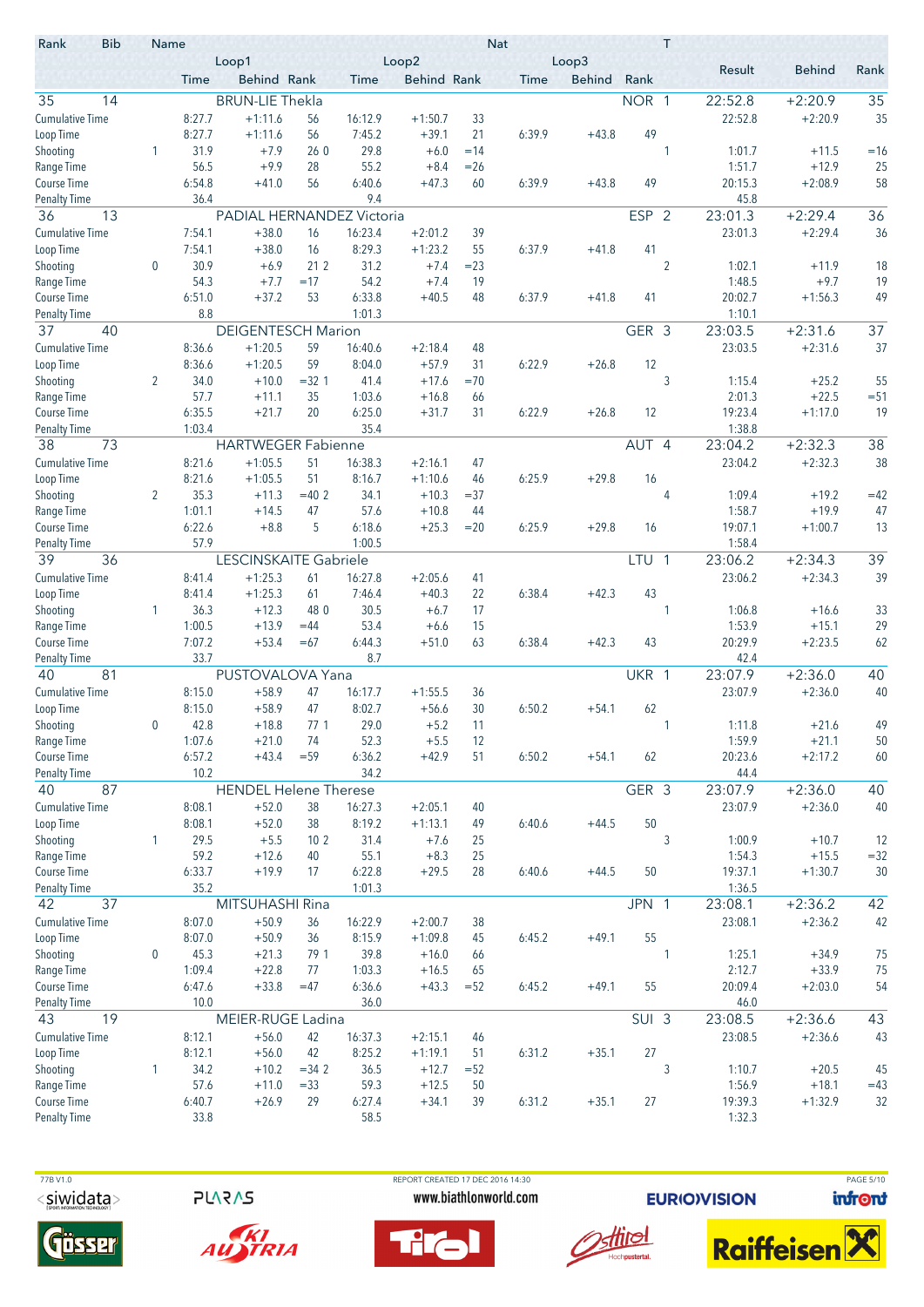| Rank                                | <b>Bib</b> | Name             |                  | Loop1                     |                 |                   | Loop2                  |                | <b>Nat</b>  | Loop3         |                  | T              |                  |                    |          |
|-------------------------------------|------------|------------------|------------------|---------------------------|-----------------|-------------------|------------------------|----------------|-------------|---------------|------------------|----------------|------------------|--------------------|----------|
|                                     |            |                  | Time             | Behind Rank               |                 | Time              | <b>Behind Rank</b>     |                | <b>Time</b> | <b>Behind</b> | Rank             |                | Result           | <b>Behind</b>      | Rank     |
| 44                                  | 65         |                  |                  | SKOTTHEIM Johanna         |                 |                   |                        |                |             |               | SWE 2            |                | 23:10.0          | $+2:38.1$          | 44       |
| <b>Cumulative Time</b>              |            |                  | 8:23.1           | $+1:07.0$                 | 53              | 16:29.3           | $+2:07.1$              | 43             |             |               |                  |                | 23:10.0          | $+2:38.1$          | 44       |
| Loop Time                           |            |                  | 8:23.1           | $+1:07.0$                 | 53              | 8:06.2            | $+1:00.1$              | $= 34$         | 6:40.7      | $+44.6$       | 51               |                |                  |                    |          |
| Shooting                            |            | 1                | 38.0             | $+14.0$                   | $= 58.1$        | 25.3              | $+1.5$                 | $\overline{2}$ |             |               |                  | $\overline{2}$ | 1:03.3           | $+13.1$            | 21       |
| Range Time                          |            |                  | 1:02.5           | $+15.9$                   | $=$ 56          | 50.5              | $+3.7$                 | $\overline{7}$ |             |               |                  |                | 1:53.0           | $+14.2$            | 28       |
| <b>Course Time</b>                  |            |                  | 6:45.0           | $+31.2$                   | 41              | 6:38.3            | $+45.0$                | 58             | 6:40.7      | $+44.6$       | 51               |                | 20:04.0          | $+1:57.6$          | 50       |
| <b>Penalty Time</b>                 |            |                  | 35.6             |                           |                 | 37.4              |                        |                |             |               | $CAN$ $0$        |                | 1:13.0           |                    |          |
| 45                                  | 89         |                  |                  | <b>YUNGBLUT Erin</b>      |                 |                   |                        |                |             |               |                  |                | 23:12.5          | $+2:40.6$          | 45       |
| <b>Cumulative Time</b><br>Loop Time |            |                  | 8:10.9<br>8:10.9 | $+54.8$<br>$+54.8$        | 41<br>41        | 16:18.8<br>8:07.9 | $+1:56.6$<br>$+1:01.8$ | 37<br>38       | 6:53.7      | $+57.6$       | 66               |                | 23:12.5          | $+2:40.6$          | 45       |
| Shooting                            |            | 0                | 35.5             | $+11.5$                   | $=420$          | 41.4              | $+17.6$                | $=70$          |             |               |                  | $\mathbf{0}$   | 1:16.9           | $+26.7$            | $= 58$   |
| Range Time                          |            |                  | 1:01.5           | $+14.9$                   | 48              | 1:07.1            | $+20.3$                | 74             |             |               |                  |                | 2:08.6           | $+29.8$            | 66       |
| <b>Course Time</b>                  |            |                  | 6:59.6           | $+45.8$                   | 64              | 6:52.0            | $+58.7$                | 67             | 6:53.7      | $+57.6$       | 66               |                | 20:45.3          | $+2:38.9$          | 66       |
| Penalty Time                        |            |                  | 9.8              |                           |                 | 8.8               |                        |                |             |               |                  |                | 18.6             |                    |          |
| 46                                  | 63         |                  |                  | <b>MEINEN Susanna</b>     |                 |                   |                        |                |             |               | SUI 3            |                | 23:13.7          | $+2:41.8$          | 46       |
| <b>Cumulative Time</b>              |            |                  | 8:26.5           | $+1:10.4$                 | 55              | 16:40.7           | $+2:18.5$              | 49             |             |               |                  |                | 23:13.7          | $+2:41.8$          | 46       |
| Loop Time                           |            |                  | 8:26.5           | $+1:10.4$                 | 55              | 8:14.2            | $+1:08.1$              | 43             | 6:33.0      | $+36.9$       | 32               |                |                  |                    |          |
| Shooting                            |            | 1                | 37.8             | $+13.8$                   | 57 <sub>2</sub> | 34.1              | $+10.3$                | $= 37$         |             |               |                  | 3              | 1:11.9           | $+21.7$            | 50       |
| Range Time                          |            |                  | 1:02.2           | $+15.6$                   | $= 53$          | 57.5              | $+10.7$                | $=42$          |             |               |                  |                | 1:59.7           | $+20.9$            | 49       |
| <b>Course Time</b>                  |            |                  | 6:47.6           | $+33.8$                   | $=47$           | 6:14.7            | $+21.4$                | 14             | 6:33.0      | $+36.9$       | 32               |                | 19:35.3          | $+1:28.9$          | 26       |
| <b>Penalty Time</b>                 |            |                  | 36.7             |                           |                 | 1:02.0            |                        |                |             |               |                  |                | 1:38.7           |                    |          |
| 47                                  | 56         |                  |                  | PITON Karolina            |                 |                   |                        |                |             |               | POL 4            |                | 23:14.2          | $+2:42.3$          | 47       |
| <b>Cumulative Time</b>              |            |                  | 8:39.5           | $+1:23.4$                 | 60              | 16:50.6           | $+2:28.4$              | 52             |             |               |                  |                | 23:14.2          | $+2:42.3$          | 47       |
| Loop Time                           |            |                  | 8:39.5<br>40.6   | $+1:23.4$                 | 60              | 8:11.1            | $+1:05.0$              | 41             | 6:23.6      | $+27.5$       | 14               |                |                  |                    |          |
| Shooting<br>Range Time              |            | 2                | 1:05.3           | $+16.6$<br>$+18.7$        | 66 2<br>68      | 34.5<br>58.7      | $+10.7$<br>$+11.9$     | 42<br>49       |             |               |                  | 4              | 1:15.1<br>2:04.0 | $+24.9$<br>$+25.2$ | 54<br>55 |
| Course Time                         |            |                  | 6:32.8           | $+19.0$                   | 16              | 6:12.8            | $+19.5$                | 11             | 6:23.6      | $+27.5$       | 14               |                | 19:09.2          | $+1:02.8$          | 14       |
| <b>Penalty Time</b>                 |            |                  | 1:01.4           |                           |                 | 59.6              |                        |                |             |               |                  |                | 2:01.0           |                    |          |
| 48                                  | 54         |                  |                  | POLIAKOVA Terezia         |                 |                   |                        |                |             |               | SVK 3            |                | 23:17.1          | $+2:45.2$          | 48       |
| <b>Cumulative Time</b>              |            |                  | 8:14.1           | $+58.0$                   | 45              | 16:43.2           | $+2:21.0$              | 50             |             |               |                  |                | 23:17.1          | $+2:45.2$          | 48       |
| Loop Time                           |            |                  | 8:14.1           | $+58.0$                   | 45              | 8:29.1            | $+1:23.0$              | 54             | 6:33.9      | $+37.8$       | 34               |                |                  |                    |          |
| Shooting                            |            | 1                | 31.6             | $+7.6$                    | 25 2            | 32.9              | $+9.1$                 | 33             |             |               |                  | 3              | 1:04.5           | $+14.3$            | $=25$    |
| Range Time                          |            |                  | 55.0             | $+8.4$                    | 22              | 57.1              | $+10.3$                | 38             |             |               |                  |                | 1:52.1           | $+13.3$            | 26       |
| Course Time                         |            |                  | 6:43.0           | $+29.2$                   | 33              | 6:28.8            | $+35.5$                | 41             | 6:33.9      | $+37.8$       | 34               |                | 19:45.7          | $+1:39.3$          | 38       |
| <b>Penalty Time</b>                 |            |                  | 36.1             |                           |                 | 1:03.2            |                        |                |             |               |                  |                | 1:39.3           |                    |          |
| 49                                  | 42         |                  |                  | <b>MOSER Nadia</b>        |                 |                   |                        |                |             |               | CAN 2            |                | 23:17.4          | $+2:45.5$          | 49       |
| <b>Cumulative Time</b>              |            |                  | 8:22.9           | $+1:06.8$                 | 52              | 16:29.8           | $+2:07.6$              | 44             |             |               |                  |                | 23:17.4          | $+2:45.5$          | 49       |
| Loop Time                           |            |                  | 8:22.9           | $+1:06.8$                 | 52              | 8:06.9            | $+1:00.8$              | 37             | 6:47.6      | $+51.5$       | 59               |                |                  |                    |          |
| Shooting<br>Range Time              |            |                  | 39.7<br>1:02.2   | $+15.7$<br>$+15.6$        | 62 1<br>$= 53$  | 37.3<br>1:00.6    | $+13.5$<br>$+13.8$     | 57<br>$= 53$   |             |               |                  | 2              | 1:17.0<br>2:02.8 | $+26.8$<br>$+24.0$ | 60<br>53 |
| Course Time                         |            |                  | 6:46.0           | $+32.2$                   | $=43$           | 6:31.0            | $+37.7$                | 46             | 6:47.6      | $+51.5$       | 59               |                | 20:04.6          | $+1:58.2$          | 51       |
| <b>Penalty Time</b>                 |            |                  | 34.7             |                           |                 | 35.3              |                        |                |             |               |                  |                | 1:10.0           |                    |          |
| 50                                  | 88         |                  |                  | KALKENBERG Emilie Aagheim |                 |                   |                        |                |             |               | NOR 3            |                | 23:18.1          | $+2:46.2$          | 50       |
| <b>Cumulative Time</b>              |            |                  | 8:45.5           | $+1:29.4$                 | 63              | 16:47.0           | $+2:24.8$              | 51             |             |               |                  |                | 23:18.1          | $+2:46.2$          | 50       |
| Loop Time                           |            |                  | 8:45.5           | $+1:29.4$                 | 63              | 8:01.5            | $+55.4$                | 29             | 6:31.1      | $+35.0$       | 26               |                |                  |                    |          |
| Shooting                            |            | $\overline{2}$   | 35.5             | $+11.5$                   | $=421$          | 31.8              | $+8.0$                 | 27             |             |               |                  | 3              | 1:07.3           | $+17.1$            | 34       |
| Range Time                          |            |                  | 59.1             | $+12.5$                   | 39              | 56.4              | $+9.6$                 | 34             |             |               |                  |                | 1:55.5           | $+16.7$            | 37       |
| Course Time                         |            |                  | 6:41.4           | $+27.6$                   | 31              | 6:28.9            | $+35.6$                | 42             | 6:31.1      | $+35.0$       | 26               |                | 19:41.4          | $+1:35.0$          | 34       |
| <b>Penalty Time</b>                 |            |                  | 1:05.0           |                           |                 | 36.2              |                        |                |             |               |                  |                | 1:41.2           |                    |          |
| 51                                  | 84         |                  |                  | <b>BISSIG Tanja</b>       |                 |                   |                        |                |             |               | SUI <sub>1</sub> |                | 23:21.5          | $+2:49.6$          | 51       |
| <b>Cumulative Time</b>              |            |                  | 8:13.6           | $+57.5$                   | 43              | 16:29.1           | $+2:06.9$              | 42             |             |               |                  |                | 23:21.5          | $+2:49.6$          | 51       |
| Loop Time<br>Shooting               |            | $\boldsymbol{0}$ | 8:13.6<br>31.1   | $+57.5$<br>$+7.1$         | 43<br>22 1      | 8:15.5<br>36.3    | $+1:09.4$<br>$+12.5$   | 44<br>51       | 6:52.4      | $+56.3$       | 64               | 1              | 1:07.4           | $+17.2$            | $= 35$   |
| Range Time                          |            |                  | 56.0             | $+9.4$                    | 25              | 58.0              | $+11.2$                | 45             |             |               |                  |                | 1:54.0           | $+15.2$            | 30       |
| Course Time                         |            |                  | 7:09.3           | $+55.5$                   | 71              | 6:45.2            | $+51.9$                | 64             | 6:52.4      | $+56.3$       | 64               |                | 20:46.9          | $+2:40.5$          | 67       |
| <b>Penalty Time</b>                 |            |                  | 8.3              |                           |                 | 32.3              |                        |                |             |               |                  |                | 40.6             |                    |          |
| 52                                  | 27         |                  |                  | <b>KRUCHOVA Mariya</b>    |                 |                   |                        |                |             |               | UKR 4            |                | 23:29.7          | $+2:57.8$          | 52       |
| <b>Cumulative Time</b>              |            |                  | 8:06.4           | $+50.3$                   | $= 34$          | 16:57.4           | $+2:35.2$              | 54             |             |               |                  |                | 23:29.7          | $+2:57.8$          | 52       |
| Loop Time                           |            |                  | 8:06.4           | $+50.3$                   | $= 34$          | 8:51.0            | $+1:44.9$              | 68             | 6:32.3      | $+36.2$       | 28               |                |                  |                    |          |
| Shooting                            |            | 1                | 28.8             | $+4.8$                    | 73              | 31.1              | $+7.3$                 | $= 20$         |             |               |                  | 4              | 59.9             | $+9.7$             | 7        |
| Range Time                          |            |                  | 51.9             | $+5.3$                    | $=8$            | 56.0              | $+9.2$                 | 33             |             |               |                  |                | 1:47.9           | $+9.1$             | 16       |
| Course Time                         |            |                  | 6:39.1           | $+25.3$                   | 28              | 6:25.3            | $+32.0$                | 34             | 6:32.3      | $+36.2$       | 28               |                | 19:36.7          | $+1:30.3$          | $= 28$   |
| <b>Penalty Time</b>                 |            |                  | 35.4             |                           |                 | 1:29.7            |                        |                |             |               |                  |                | 2:05.1           |                    |          |

**PLARAS** 



AUSTRIA

 77B V1.0 REPORT CREATED 17 DEC 2016 14:30 PAGE 6/10www.biathlonworld.com





**EURIOVISION** 

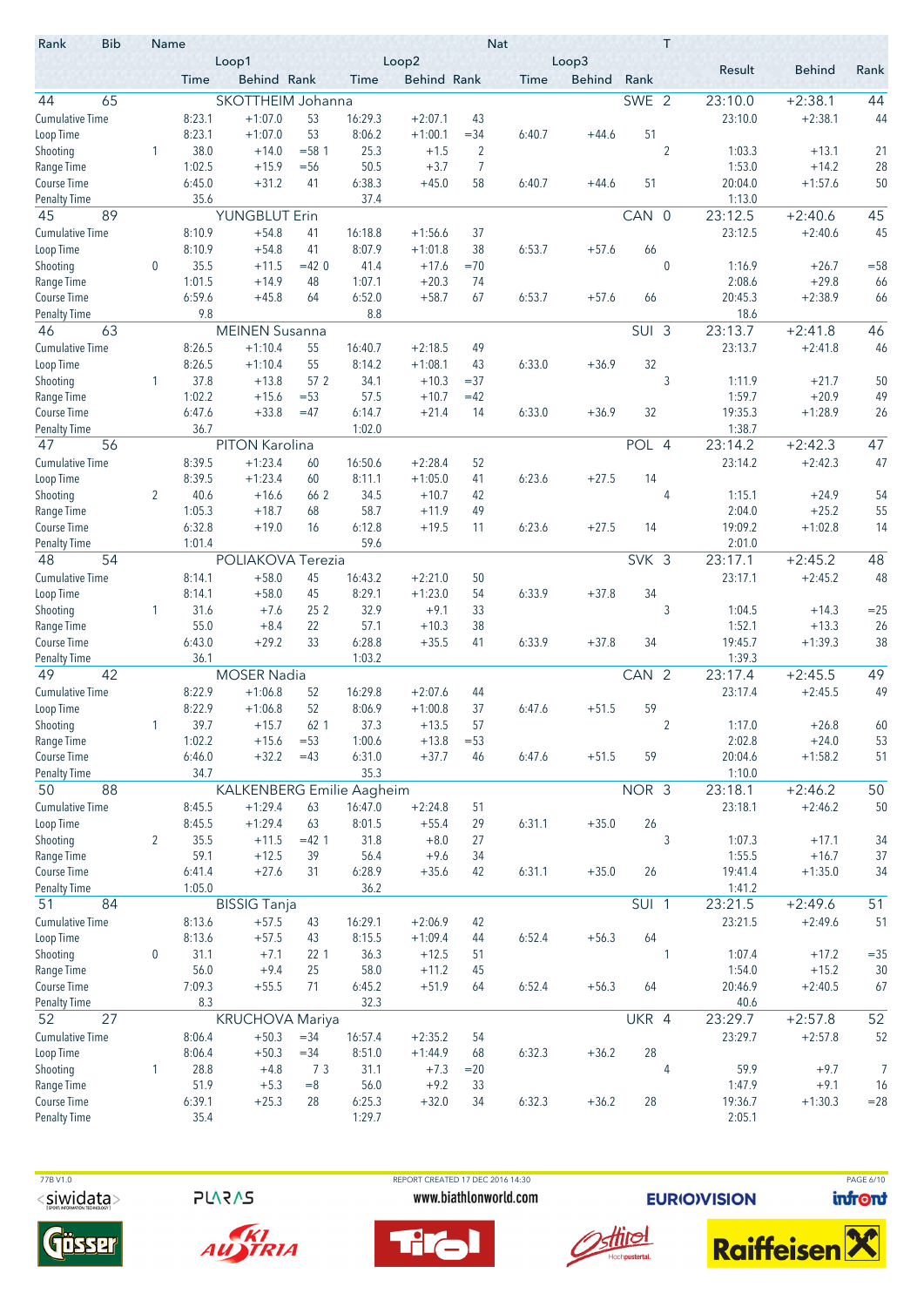| Rank                      | <b>Bib</b> | Name             |                  | Loop1                   |               |                  | Loop2                |             | <b>Nat</b> | Loop3         |                  | T              |                   |                      |                 |
|---------------------------|------------|------------------|------------------|-------------------------|---------------|------------------|----------------------|-------------|------------|---------------|------------------|----------------|-------------------|----------------------|-----------------|
|                           |            |                  | Time             | Behind Rank             |               | Time             | <b>Behind Rank</b>   |             | Time       | <b>Behind</b> | Rank             |                | Result            | <b>Behind</b>        | Rank            |
| 53                        | 38         |                  |                  | MAJDISOVA Alzbeta       |               |                  |                      |             |            |               | SVK 1            |                | 23:36.0           | $+3:04.1$            | 53              |
| <b>Cumulative Time</b>    |            |                  | 8:03.1           | $+47.0$                 | $= 30$        | 16:30.6          | $+2:08.4$            | 45          |            |               |                  |                | 23:36.0           | $+3:04.1$            | 53              |
| Loop Time                 |            |                  | 8:03.1           | $+47.0$                 | $= 30$        | 8:27.5           | $+1:21.4$            | 52          | 7:05.4     | $+1:09.3$     | 73               |                |                   |                      |                 |
| Shooting                  |            | 0                | 34.6             | $+10.6$                 | 38 1          | 34.6             | $+10.8$              | $=43$       |            |               |                  | 1              | 1:09.2            | $+19.0$              | 41              |
| Range Time                |            |                  | 56.9             | $+10.3$                 | 30            | 58.1             | $+11.3$              | 46          |            |               |                  |                | 1:55.0            | $+16.2$              | 36              |
| <b>Course Time</b>        |            |                  | 6:57.1           | $+43.3$                 | 58            | 6:52.5           | $+59.2$              | 68          | 7:05.4     | $+1:09.3$     | 73               |                | 20:55.0           | $+2:48.6$            | 68              |
| <b>Penalty Time</b>       |            |                  | 9.1              |                         |               | 36.9             |                      |             |            |               |                  |                | 46.0              |                      |                 |
| 54                        | 69         |                  |                  | DI LALLO Sabine         |               |                  |                      |             |            |               | SUI 3            |                | 23:43.2           | $+3:11.3$            | 54              |
| <b>Cumulative Time</b>    |            |                  | 8:31.6           | $+1:15.5$               | 57            | 17:04.0          | $+2:41.8$            | 56          |            |               |                  |                | 23:43.2           | $+3:11.3$            | 54              |
| Loop Time<br>Shooting     |            | 1                | 8:31.6<br>33.1   | $+1:15.5$<br>$+9.1$     | 57<br>$=30.2$ | 8:32.4<br>31.6   | $+1:26.3$<br>$+7.8$  | $=60$<br>26 | 6:39.2     | $+43.1$       | 47               | 3              | 1:04.7            |                      | 27              |
| Range Time                |            |                  | 59.3             | $+12.7$                 | $=41$         | 55.3             | $+8.5$               | $= 28$      |            |               |                  |                | 1:54.6            | $+14.5$<br>$+15.8$   | $= 34$          |
| <b>Course Time</b>        |            |                  | 6:57.9           | $+44.1$                 | 61            | 6:36.9           | $+43.6$              | 56          | 6:39.2     | $+43.1$       | 47               |                | 20:14.0           | $+2:07.6$            | 57              |
| <b>Penalty Time</b>       |            |                  | 34.4             |                         |               | 1:00.2           |                      |             |            |               |                  |                | 1:34.6            |                      |                 |
| 55                        | 74         |                  |                  | <b>COLOMBO Caroline</b> |               |                  |                      |             |            |               | FRA 4            |                | 23:43.4           | $+3:11.5$            | 55              |
| <b>Cumulative Time</b>    |            |                  | 8:21.3           | $+1:05.2$               | 50            | 17:10.7          | $+2:48.5$            | 59          |            |               |                  |                | 23:43.4           | $+3:11.5$            | 55              |
| Loop Time                 |            |                  | 8:21.3           | $+1:05.2$               | 50            | 8:49.4           | $+1:43.3$            | 67          | 6:32.7     | $+36.6$       | $= 29$           |                |                   |                      |                 |
| Shooting                  |            | 1                | 45.4             | $+21.4$                 | 80 3          | 32.4             | $+8.6$               | $= 30$      |            |               |                  | 4              | 1:17.8            | $+27.6$              | 63              |
| Range Time                |            |                  | 1:08.4           | $+21.8$                 | 75            | 56.8             | $+10.0$              | 37          |            |               |                  |                | 2:05.2            | $+26.4$              | 57              |
| <b>Course Time</b>        |            |                  | 6:35.8           | $+22.0$                 | 21            | 6:18.6           | $+25.3$              | $= 20$      | 6:32.7     | $+36.6$       | $= 29$           |                | 19:27.1           | $+1:20.7$            | 20              |
| <b>Penalty Time</b>       |            |                  | 37.1             |                         |               | 1:34.0           |                      |             |            |               |                  |                | 2:11.1            |                      |                 |
| 56                        | 22         |                  |                  | <b>KO</b> Eunjung       |               |                  |                      |             |            |               | KOR <sub>2</sub> |                | 23:46.0           | $+3:14.1$            | 56              |
| <b>Cumulative Time</b>    |            |                  | 8:10.4<br>8:10.4 | $+54.3$                 | 40<br>40      | 16:58.1          | $+2:35.9$            | 55          |            |               |                  |                | 23:46.0           | $+3:14.1$            | 56              |
| Loop Time<br>Shooting     |            | $\boldsymbol{0}$ | 37.7             | $+54.3$<br>$+13.7$      | $= 552$       | 8:47.7<br>43.3   | $+1:41.6$<br>$+19.5$ | 66<br>74    | 6:47.9     | $+51.8$       | 60               | $\overline{2}$ | 1:21.0            | $+30.8$              | 72              |
| Range Time                |            |                  | 1:01.6           | $+15.0$                 | 49            | 1:07.4           | $+20.6$              | 75          |            |               |                  |                | 2:09.0            | $+30.2$              | 68              |
| <b>Course Time</b>        |            |                  | 6:58.7           | $+44.9$                 | 62            | 6:35.2           | $+41.9$              | 49          | 6:47.9     | $+51.8$       | 60               |                | 20:21.8           | $+2:15.4$            | 59              |
| <b>Penalty Time</b>       |            |                  | 10.1             |                         |               | 1:05.1           |                      |             |            |               |                  |                | 1:15.2            |                      |                 |
| 57                        | 75         |                  |                  | PANFILOVA Mariya        |               |                  |                      |             |            |               | BLR 3            |                | 23:49.2           | $+3:17.3$            | $\overline{57}$ |
| <b>Cumulative Time</b>    |            |                  | 8:14.3           | $+58.2$                 | 46            | 16:56.1          | $+2:33.9$            | 53          |            |               |                  |                | 23:49.2           | $+3:17.3$            | 57              |
| Loop Time                 |            |                  | 8:14.3           | $+58.2$                 | 46            | 8:41.8           | $+1:35.7$            | 64          | 6:53.1     | $+57.0$       | 65               |                |                   |                      |                 |
| Shooting                  |            | 1                | 37.3             | $+13.3$                 | 51 2          | 33.2             | $+9.4$               | 34          |            |               |                  | 3              | 1:10.5            | $+20.3$              | 44              |
| Range Time                |            |                  | 58.5             | $+11.9$                 | 37            | 57.2             | $+10.4$              | 39          |            |               |                  |                | 1:55.7            | $+16.9$              | $= 38$          |
| <b>Course Time</b>        |            |                  | 6:41.0           | $+27.2$                 | 30            | 6:38.6           | $+45.3$              | 59          | 6:53.1     | $+57.0$       | 65               |                | 20:12.7           | $+2:06.3$            | 56              |
| <b>Penalty Time</b><br>58 | 46         |                  | 34.8             | VITKUNAITE Kotryna      |               | 1:06.0           |                      |             |            |               | LTU <sub>1</sub> |                | 1:40.8<br>23:55.9 | $+3:24.0$            | 58              |
| <b>Cumulative Time</b>    |            |                  | 8:31.8           | $+1:15.7$               | 58            | 17:06.6          | $+2:44.4$            | 58          |            |               |                  |                | 23:55.9           | $+3:24.0$            | 58              |
| Loop Time                 |            |                  | 8:31.8           | $+1:15.7$               | 58            | 8:34.8           | $+1:28.7$            | $=62$       | 6:49.3     | $+53.2$       | 61               |                |                   |                      |                 |
| Shooting                  |            | 0                | 38.3             | $+14.3$                 | 60 1          | 39.2             | $+15.4$              | 65          |            |               |                  | 1              | 1:17.5            | $+27.3$              | 62              |
| Range Time                |            |                  | 1:04.8           | $+18.2$                 | 66            | 1:04.9           | $+18.1$              | $=69$       |            |               |                  |                | 2:09.7            | $+30.9$              | 70              |
| Course Time               |            |                  | 7:17.6           | $+1:03.8$               | 77            | 6:54.1           | $+1:00.8$            | $= 71$      | 6:49.3     | $+53.2$       | 61               |                | 21:01.0           | $+2:54.6$            | 70              |
| <b>Penalty Time</b>       |            |                  | 9.4              |                         |               | 35.8             |                      |             |            |               |                  |                | 45.2              |                      |                 |
| 59                        | 26         |                  |                  | <b>JUSKANE Zanna</b>    |               |                  |                      |             |            |               | LAT 4            |                | 23:57.1           | $+3:25.2$            | 59              |
| <b>Cumulative Time</b>    |            |                  | 8:57.3           | $+1:41.2$               | 68            | 17:26.9          | $+3:04.7$            | 62          |            |               |                  |                | 23:57.1           | $+3:25.2$            | 59              |
| Loop Time                 |            |                  | 8:57.3           | $+1:41.2$               | 68            | 8:29.6           | $+1:23.5$            | 56          | 6:30.2     | $+34.1$       | 24               |                |                   |                      |                 |
| Shooting                  |            | $\overline{2}$   | 41.4             | $+17.4$                 | $=70.2$       | 38.6             | $+14.8$              | 62          |            |               |                  | 4              | 1:20.0            | $+29.8$              | 69              |
| Range Time<br>Course Time |            |                  | 1:05.4<br>6:50.1 | $+18.8$<br>$+36.3$      | 69<br>$=50$   | 1:01.2<br>6:24.8 | $+14.4$<br>$+31.5$   | 57<br>30    | 6:30.2     | $+34.1$       | 24               |                | 2:06.6<br>19:45.1 | $+27.8$<br>$+1:38.7$ | 61<br>37        |
| <b>Penalty Time</b>       |            |                  | 1:01.8           |                         |               | 1:03.6           |                      |             |            |               |                  |                | 2:05.4            |                      |                 |
| 60                        | 58         |                  |                  | <b>TSAKIRI Maria</b>    |               |                  |                      |             |            |               | GRE 2            |                | 24:04.7           | $+3:32.8$            | 60              |
| <b>Cumulative Time</b>    |            |                  | 8:42.1           | $+1:26.0$               | 62            | 17:06.5          | $+2:44.3$            | 57          |            |               |                  |                | 24:04.7           | $+3:32.8$            | 60              |
| Loop Time                 |            |                  | 8:42.1           | $+1:26.0$               | 62            | 8:24.4           | $+1:18.3$            | 50          | 6:58.2     | $+1:02.1$     | 67               |                |                   |                      |                 |
| Shooting                  |            | $\mathbf{1}$     | 42.2             | $+18.2$                 | 73 1          | 36.5             | $+12.7$              | $= 52$      |            |               |                  | $\overline{2}$ | 1:18.7            | $+28.5$              | 65              |
| Range Time                |            |                  | 1:09.8           | $+23.2$                 | 80            | 1:02.6           | $+15.8$              | 62          |            |               |                  |                | 2:12.4            | $+33.6$              | 74              |
| Course Time               |            |                  | 6:55.7           | $+41.9$                 | 57            | 6:47.6           | $+54.3$              | 65          | 6:58.2     | $+1:02.1$     | 67               |                | 20:41.5           | $+2:35.1$            | 64              |
| <b>Penalty Time</b>       |            |                  | 36.6             |                         |               | 34.2             |                      |             |            |               |                  |                | 1:10.8            |                      |                 |
| 61                        | 25         |                  |                  | <b>SZOECS Emoeke</b>    |               |                  |                      |             |            |               | HUN 5            |                | 24:05.1           | $+3:33.2$            | 61              |
| <b>Cumulative Time</b>    |            |                  | 8:14.0           | $+57.9$                 | 44            | 17:34.8          | $+3:12.6$            | 64          |            |               |                  |                | 24:05.1           | $+3:33.2$            | 61              |
| Loop Time                 |            |                  | 8:14.0           | $+57.9$                 | 44            | 9:20.8           | $+2:14.7$            | 76          | 6:30.3     | $+34.2$       | 25               |                |                   |                      |                 |
| Shooting<br>Range Time    |            | 1                | 41.2<br>1:04.2   | $+17.2$<br>$+17.6$      | 694<br>63     | 42.8<br>1:06.1   | $+19.0$<br>$+19.3$   | 72<br>72    |            |               |                  | 5              | 1:24.0<br>2:10.3  | $+33.8$<br>$+31.5$   | 74<br>72        |
| Course Time               |            |                  | 6:37.7           | $+23.9$                 | 25            | 6:25.1           | $+31.8$              | 32          | 6:30.3     | $+34.2$       | 25               |                | 19:33.1           | $+1:26.7$            | 24              |
| <b>Penalty Time</b>       |            |                  | 32.1             |                         |               | 1:49.6           |                      |             |            |               |                  |                | 2:21.7            |                      |                 |
|                           |            |                  |                  |                         |               |                  |                      |             |            |               |                  |                |                   |                      |                 |

**PLARAS** 





 77B V1.0 REPORT CREATED 17 DEC 2016 14:30 PAGE 7/10www.biathlonworld.com





**EURIOVISION** 

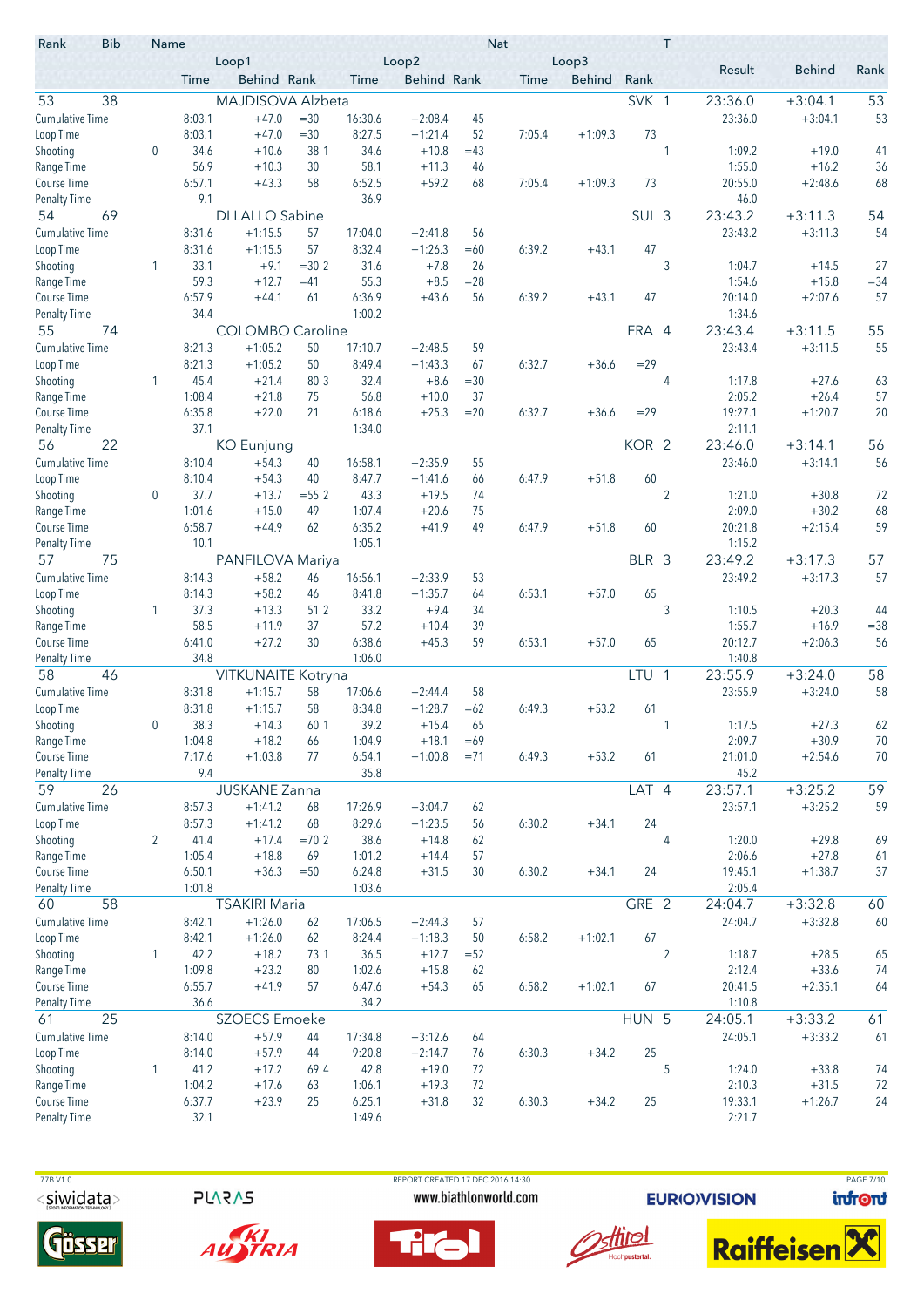| Rank                                      | <b>Bib</b> | Name           |                  | Loop1                    |            |                   | Loop2                  |               | Nat    | Loop3         |                  | T              |                   |                    |          |
|-------------------------------------------|------------|----------------|------------------|--------------------------|------------|-------------------|------------------------|---------------|--------|---------------|------------------|----------------|-------------------|--------------------|----------|
|                                           |            |                | Time             | Behind Rank              |            | Time              | <b>Behind Rank</b>     |               | Time   | <b>Behind</b> | Rank             |                | Result            | <b>Behind</b>      | Rank     |
| 62                                        | 52         |                |                  | <b>HORKA Ludmila</b>     |            |                   |                        |               |        |               | CZE 6            |                | 24:10.7           | $+3:38.8$          | 62       |
| <b>Cumulative Time</b>                    |            |                | 8:57.2           | $+1:41.1$                | 67         | 17:50.8           | $+3:28.6$              | 71            |        |               |                  |                | 24:10.7           | $+3:38.8$          | 62       |
| Loop Time                                 |            |                | 8:57.2           | $+1:41.1$                | 67         | 8:53.6            | $+1:47.5$              | 70            | 6:19.9 | $+23.8$       | 11               |                |                   |                    |          |
| Shooting                                  |            | 3              | 42.6             | $+18.6$                  | $=74.3$    | 44.8              | $+21.0$                | 77            |        |               |                  | 6              | 1:27.4            | $+37.2$            | 77       |
| Range Time                                |            |                | 1:09.5           | $+22.9$                  | 78         | 1:10.1            | $+23.3$                | 78            |        |               |                  |                | 2:19.6            | $+40.8$            | 80       |
| <b>Course Time</b>                        |            |                | 6:25.7<br>1:22.0 | $+11.9$                  | 8          | 6:20.1<br>1:23.4  | $+26.8$                | 24            | 6:19.9 | $+23.8$       | 11               |                | 19:05.7<br>2:45.4 | $+59.3$            | 12       |
| <b>Penalty Time</b><br>63                 | 67         |                |                  | <b>TANAKA Kirari</b>     |            |                   |                        |               |        |               | JPN 3            |                | 24:21.3           | $+3:49.4$          | 63       |
| <b>Cumulative Time</b>                    |            |                | 8:16.1           | $+1:00.0$                | 48         | 17:34.0           | $+3:11.8$              | 63            |        |               |                  |                | 24:21.3           | $+3:49.4$          | 63       |
| Loop Time                                 |            |                | 8:16.1           | $+1:00.0$                | 48         | 9:17.9            | $+2:11.8$              | 75            | 6:47.3 | $+51.2$       | 58               |                |                   |                    |          |
| Shooting                                  |            | 0              | 37.7             | $+13.7$                  | $= 553$    | 39.1              | $+15.3$                | $=63$         |        |               |                  | 3              | 1:16.8            | $+26.6$            | $=$ 56   |
| Range Time                                |            |                | 1:02.7           | $+16.1$                  | 59         | 1:04.2            | $+17.4$                | 67            |        |               |                  |                | 2:06.9            | $+28.1$            | $=62$    |
| <b>Course Time</b>                        |            |                | 7:02.5           | $+48.7$                  | 66         | 6:44.2            | $+50.9$                | 62            | 6:47.3 | $+51.2$       | 58               |                | 20:34.0           | $+2:27.6$          | 63       |
| <b>Penalty Time</b>                       |            |                | 10.9             |                          |            | 1:29.5            |                        |               |        |               |                  |                | 1:40.4            |                    |          |
| 64                                        | 68         |                |                  | MACHYNIAKOVA Veronika    |            |                   |                        |               |        |               | SVK 1            |                | 24:25.2           | $+3:53.3$          | 64       |
| <b>Cumulative Time</b>                    |            |                | 9:16.7           | $+2:00.6$                | 78         | 17:22.9           | $+3:00.7$              | 61            |        |               |                  |                | 24:25.2           | $+3:53.3$          | 64       |
| Loop Time                                 |            | 1              | 9:16.7<br>51.0   | $+2:00.6$<br>$+27.0$     | 78<br>82 0 | 8:06.2<br>37.0    | $+1:00.1$<br>$+13.2$   | $= 34$<br>56  | 7:02.3 | $+1:06.2$     | 71               | 1              | 1:28.0            | $+37.8$            | 78       |
| Shooting<br>Range Time                    |            |                | 1:14.6           | $+28.0$                  | 83         | 1:00.5            | $+13.7$                | 52            |        |               |                  |                | 2:15.1            | $+36.3$            | 77       |
| <b>Course Time</b>                        |            |                | 7:23.3           | $+1:09.5$                | 78         | 6:56.4            | $+1:03.1$              | 73            | 7:02.3 | $+1:06.2$     | 71               |                | 21:22.0           | $+3:15.6$          | 76       |
| <b>Penalty Time</b>                       |            |                | 38.8             |                          |            | 9.3               |                        |               |        |               |                  |                | 48.1              |                    |          |
| 65                                        | 79         |                |                  | <b>HEINRICH Marie</b>    |            |                   |                        |               |        |               | GER 5            |                | 24:25.4           | $+3:53.5$          | 65       |
| <b>Cumulative Time</b>                    |            |                | 9:14.2           | $+1:58.1$                | 76         | 17:46.6           | $+3:24.4$              | 69            |        |               |                  |                | 24:25.4           | $+3:53.5$          | 65       |
| Loop Time                                 |            |                | 9:14.2           | $+1:58.1$                | 76         | 8:32.4            | $+1:26.3$              | $=60$         | 6:38.8 | $+42.7$       | $=44$            |                |                   |                    |          |
| Shooting                                  |            | 3              | 37.5             | $+13.5$                  | 52 2       | 37.5              | $+13.7$                | 58            |        |               |                  | 5              | 1:15.0            | $+24.8$            | 53       |
| Range Time                                |            |                | 1:03.1           | $+16.5$                  | 60         | 1:01.7            | $+14.9$                | 60            |        |               |                  |                | 2:04.8            | $+26.0$            | 56       |
| <b>Course Time</b><br><b>Penalty Time</b> |            |                | 6:42.2<br>1:28.9 | $+28.4$                  | 32         | 6:30.0<br>1:00.7  | $+36.7$                | 44            | 6:38.8 | $+42.7$       | $=44$            |                | 19:51.0<br>2:29.6 | $+1:44.6$          | 43       |
| 66                                        | 66         |                |                  | <b>BIELECKA Dominika</b> |            |                   |                        |               |        |               | POL 5            |                | 24:30.8           | $+3:58.9$          | 66       |
| <b>Cumulative Time</b>                    |            |                | 8:18.2           | $+1:02.1$                | 49         | 17:43.6           | $+3:21.4$              | 68            |        |               |                  |                | 24:30.8           | $+3:58.9$          | 66       |
| Loop Time                                 |            |                | 8:18.2           | $+1:02.1$                | 49         | 9:25.4            | $+2:19.3$              | 78            | 6:47.2 | $+51.1$       | 57               |                |                   |                    |          |
| Shooting                                  |            | $\mathbf{1}$   | 35.5             | $+11.5$                  | $=42.4$    | 39.1              | $+15.3$                | $=63$         |        |               |                  | 5              | 1:14.6            | $+24.4$            | 51       |
| Range Time                                |            |                | 59.3             | $+12.7$                  | $=41$      | 1:02.0            | $+15.2$                | 61            |        |               |                  |                | 2:01.3            | $+22.5$            | $= 51$   |
| <b>Course Time</b>                        |            |                | 6:44.2           | $+30.4$                  | 38         | 6:28.0            | $+34.7$                | 40            | 6:47.2 | $+51.1$       | 57               |                | 19:59.4           | $+1:53.0$          | 47       |
| <b>Penalty Time</b>                       |            |                | 34.7             |                          |            | 1:55.4            |                        |               |        |               |                  |                | 2:30.1            |                    |          |
| 67                                        | 53         |                |                  | <b>HACHISUKA Asuka</b>   |            |                   |                        |               |        |               | JPN 3            |                | 24:38.4           | $+4:06.5$          | 67       |
| <b>Cumulative Time</b><br>Loop Time       |            |                | 9:12.0<br>9:12.0 | $+1:55.9$<br>$+1:55.9$   | 75<br>75   | 17:46.8<br>8:34.8 | $+3:24.6$<br>$+1:28.7$ | 70<br>$=62$   | 6:51.6 | $+55.5$       | 63               |                | 24:38.4           | $+4:06.5$          | 67       |
| Shooting                                  |            | 2              | 42.7             | $+18.7$                  | 76 1       | 51.1              | $+27.3$                | 81            |        |               |                  | 3              | 1:33.8            | $+43.6$            | 80       |
| Range Time                                |            |                | 1:09.6           | $+23.0$                  | 79         | 1:17.2            | $+30.4$                | 81            |        |               |                  |                | 2:26.8            | $+48.0$            | 81       |
| Course Time                               |            |                | 6:57.2           | $+43.4$                  | $= 59$     | 6:40.8            | $+47.5$                | 61            | 6:51.6 | $+55.5$       | 63               |                | 20:29.6           | $+2:23.2$          | 61       |
| <b>Penalty Time</b>                       |            |                | 1:05.2           |                          |            | 36.8              |                        |               |        |               |                  |                | 1:42.0            |                    |          |
| 68                                        | 61         |                |                  | <b>KOSARAC</b> Dejana    |            |                   |                        |               |        |               | BIH 3            |                | 24:39.2           | $+4:07.3$          | 68       |
| <b>Cumulative Time</b>                    |            |                | 9:08.1           | $+1:52.0$                | 73         | 17:39.0           | $+3:16.8$              | 66            |        |               |                  |                | 24:39.2           | $+4:07.3$          | 68       |
| Loop Time                                 |            |                | 9:08.1           | $+1:52.0$                | 73         | 8:30.9            | $+1:24.8$              | 58            | 7:00.2 | $+1:04.1$     | $70$             |                |                   |                    |          |
| Shooting<br>Range Time                    |            | $\overline{2}$ | 38.9<br>1:03.9   | $+14.9$<br>$+17.3$       | 61 1<br>61 | 28.6<br>54.1      | $+4.8$<br>$+7.3$       | $=8$<br>$=17$ |        |               |                  | 3              | 1:07.5<br>1:58.0  | $+17.3$<br>$+19.2$ | 37<br>45 |
| Course Time                               |            |                | 6:59.8           | $+46.0$                  | 65         | 6:59.6            | $+1:06.3$              | 75            | 7:00.2 | $+1:04.1$     | 70               |                | 20:59.6           | $+2:53.2$          | 69       |
| <b>Penalty Time</b>                       |            |                | 1:04.4           |                          |            | 37.2              |                        |               |        |               |                  |                | 1:41.6            |                    |          |
| 69                                        | 23         |                |                  | <b>MORTON Darcie</b>     |            |                   |                        |               |        |               | AUS <sub>2</sub> |                | 24:47.5           | $+4:15.6$          | 69       |
| <b>Cumulative Time</b>                    |            |                | 9:00.2           | $+1:44.1$                | 70         | 17:43.1           | $+3:20.9$              | 67            |        |               |                  |                | 24:47.5           | $+4:15.6$          | 69       |
| Loop Time                                 |            |                | 9:00.2           | $+1:44.1$                | 70         | 8:42.9            | $+1:36.8$              | 65            | 7:04.4 | $+1:08.3$     | 72               |                |                   |                    |          |
| Shooting                                  |            | 1              | 41.8             | $+17.8$                  | 72 1       | 45.4              | $+21.6$                | 78            |        |               |                  | $\overline{2}$ | 1:27.2            | $+37.0$            | 76       |
| Range Time                                |            |                | 1:06.8           | $+20.2$                  | 71         | 1:09.6            | $+22.8$                | 77            |        |               |                  |                | 2:16.4            | $+37.6$            | 78       |
| Course Time<br><b>Penalty Time</b>        |            |                | 7:16.2<br>37.2   | $+1:02.4$                | 75         | 6:57.5<br>35.8    | $+1:04.2$              | 74            | 7:04.4 | $+1:08.3$     | 72               |                | 21:18.1<br>1:13.0 | $+3:11.7$          | 73       |
| 70                                        | 64         |                |                  | MUIZNIECE Anda           |            |                   |                        |               |        |               | LAT 4            |                | 24:48.7           | $+4:16.8$          | 70       |
| <b>Cumulative Time</b>                    |            |                | 9:11.0           | $+1:54.9$                | 74         | 18:02.5           | $+3:40.3$              | 75            |        |               |                  |                | 24:48.7           | $+4:16.8$          | 70       |
| Loop Time                                 |            |                | 9:11.0           | $+1:54.9$                | 74         | 8:51.5            | $+1:45.4$              | 69            | 6:46.2 | $+50.1$       | 56               |                |                   |                    |          |
| Shooting                                  |            | 2              | 41.4             | $+17.4$                  | $=70.2$    | 37.7              | $+13.9$                | 59            |        |               |                  | 4              | 1:19.1            | $+28.9$            | 67       |
| Range Time                                |            |                | 1:04.6           | $+18.0$                  | 65         | 1:00.9            | $+14.1$                | 55            |        |               |                  |                | 2:05.5            | $+26.7$            | 58       |
| Course Time                               |            |                | 7:07.3           | $+53.5$                  | 69         | 6:51.7            | $+58.4$                | 66            | 6:46.2 | $+50.1$       | 56               |                | 20:45.2           | $+2:38.8$          | 65       |
| <b>Penalty Time</b>                       |            |                | 59.1             |                          |            | 58.9              |                        |               |        |               |                  |                | 1:58.0            |                    |          |

**PLARAS** 











**EURIOVISION** 

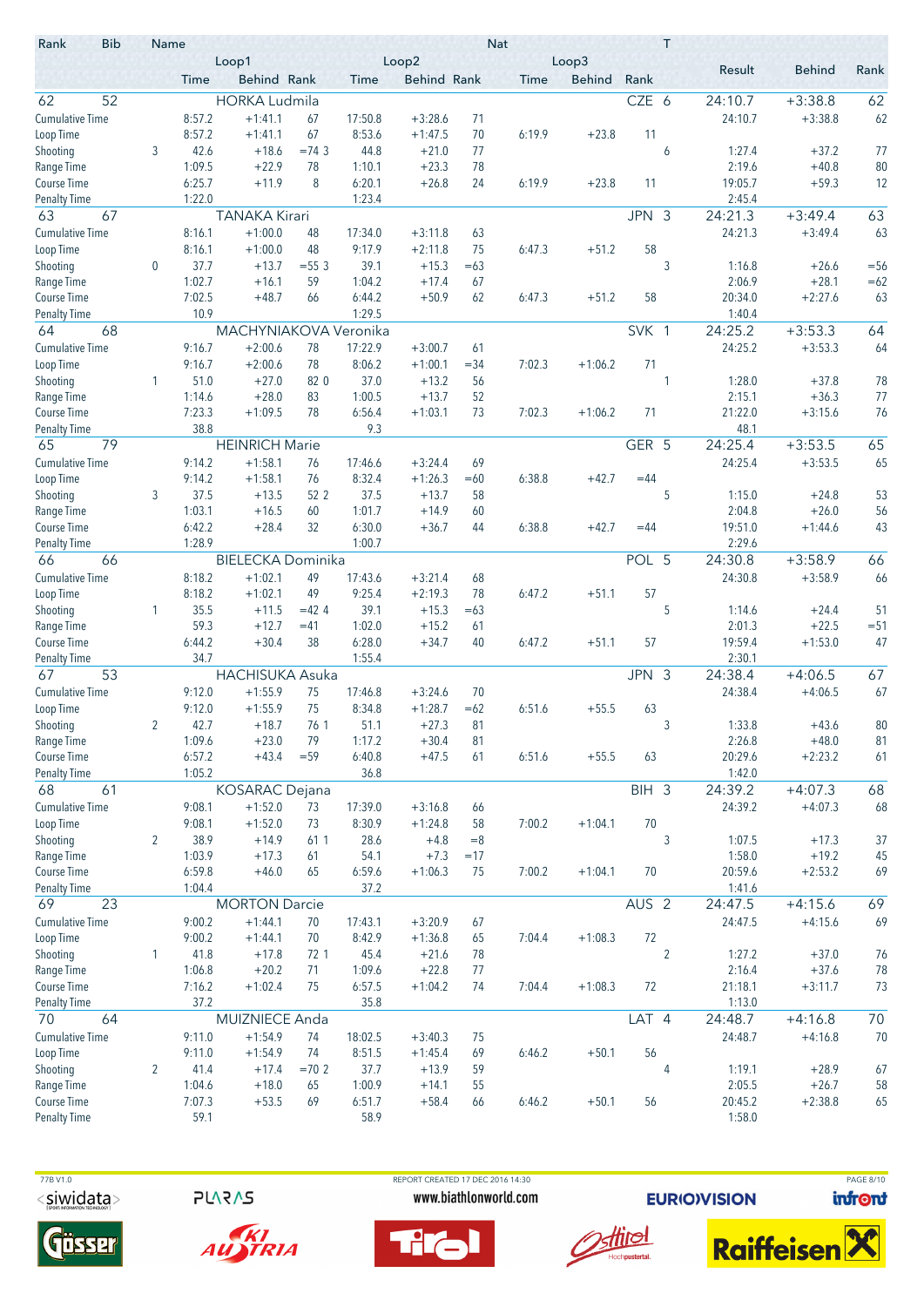| Rank                      | <b>Bib</b> | Name        |                  | Loop1                             |                |                  | Loop2                |             | <b>Nat</b> | Loop3         |        | T              |                   |                      |                |
|---------------------------|------------|-------------|------------------|-----------------------------------|----------------|------------------|----------------------|-------------|------------|---------------|--------|----------------|-------------------|----------------------|----------------|
|                           |            |             | Time             | Behind Rank                       |                | Time             | <b>Behind Rank</b>   |             | Time       | <b>Behind</b> | Rank   |                | Result            | <b>Behind</b>        | Rank           |
| 71                        | 44         |             |                  | <b>HWANG Hyesuk</b>               |                |                  |                      |             |            |               | KOR 3  |                | 24:54.4           | $+4:22.5$            | 71             |
| <b>Cumulative Time</b>    |            |             | 8:52.7           | $+1:36.6$                         | 66             | 17:55.6          | $+3:33.4$            | 74          |            |               |        |                | 24:54.4           | $+4:22.5$            | 71             |
| Loop Time                 |            |             | 8:52.7           | $+1:36.6$                         | 66             | 9:02.9           | $+1:56.8$            | 73          | 6:58.8     | $+1:02.7$     | 69     |                |                   |                      |                |
| Shooting                  |            | 1           | 36.1             | $+12.1$                           | $=462$         | 41.3             | $+17.5$              | 69          |            |               |        | 3              | 1:17.4            | $+27.2$              | 61             |
| Range Time                |            |             | 1:02.0           | $+15.4$                           | $= 51$         | 1:04.9           | $+18.1$              | $=69$       |            |               |        |                | 2:06.9            | $+28.1$              | $=62$          |
| <b>Course Time</b>        |            |             | 7:12.8<br>37.9   | $+59.0$                           | $= 72$         | 6:54.1<br>1:03.9 | $+1:00.8$            | $= 71$      | 6:58.8     | $+1:02.7$     | 69     |                | 21:05.7<br>1:41.8 | $+2:59.3$            | 71             |
| <b>Penalty Time</b><br>72 | 18         |             |                  | <b>TISEEVA Snejana</b>            |                |                  |                      |             |            |               | MDA 3  |                | 24:56.2           | $+4:24.3$            | 72             |
| <b>Cumulative Time</b>    |            |             | 8:08.4           | $+52.3$                           | 39             | 17:38.7          | $+3:16.5$            | 65          |            |               |        |                | 24:56.2           | $+4:24.3$            | 72             |
| Loop Time                 |            |             | 8:08.4           | $+52.3$                           | 39             | 9:30.3           | $+2:24.2$            | 79          | 7:17.5     | $+1:21.4$     | 78     |                |                   |                      |                |
| Shooting                  |            | 0           | 26.8             | $+2.8$                            | 53             | 32.2             | $+8.4$               | $= 28$      |            |               |        | 3              | 59.0              | $+8.8$               | 6              |
| Range Time                |            |             | 50.8             | $+4.2$                            | 6              | 54.6             | $+7.8$               | 22          |            |               |        |                | 1:45.4            | $+6.6$               | 8              |
| <b>Course Time</b>        |            |             | 7:07.2           | $+53.4$                           | $=67$          | 7:02.6           | $+1:09.3$            | 78          | 7:17.5     | $+1:21.4$     | 78     |                | 21:27.3           | $+3:20.9$            | 77             |
| <b>Penalty Time</b>       |            |             | 10.4             |                                   |                | 1:33.1           |                      |             |            |               |        |                | 1:43.5            |                      |                |
| 73                        | 85         |             |                  | NETIKOVA Anna                     |                |                  |                      |             |            |               | SVK 0  |                | 25:00.1           | $+4:28.2$            | 73             |
| <b>Cumulative Time</b>    |            |             | 8:47.0           | $+1:30.9$                         | 64             | 17:17.2          | $+2:55.0$            | 60          |            |               |        |                | 25:00.1           | $+4:28.2$            | 73             |
| Loop Time                 |            |             | 8:47.0           | $+1:30.9$                         | 64             | 8:30.2           | $+1:24.1$            | 57          | 7:42.9     | $+1:46.8$     | 81     |                |                   |                      |                |
| Shooting                  |            | $\mathbf 0$ | 37.2             | $+13.2$                           | 50 0           | 34.0             | $+10.2$              | 36          |            |               |        | $\pmb{0}$      | 1:11.2            | $+21.0$              | 48             |
| Range Time<br>Course Time |            |             | 1:05.0<br>7:31.1 | $+18.4$<br>$+1:17.3$              | 67<br>81       | 1:01.0<br>7:19.0 | $+14.2$<br>$+1:25.7$ | 56<br>82    | 7:42.9     | $+1:46.8$     | 81     |                | 2:06.0<br>22:33.0 | $+27.2$<br>$+4:26.6$ | 59<br>82       |
| <b>Penalty Time</b>       |            |             | 10.9             |                                   |                | 10.2             |                      |             |            |               |        |                | 21.1              |                      |                |
| 74                        | 77         |             |                  | <b>JUNG Jumi</b>                  |                |                  |                      |             |            |               | KOR 3  |                | 25:00.8           | $+4:28.9$            | 74             |
| <b>Cumulative Time</b>    |            |             | 9:21.1           | $+2:05.0$                         | 80             | 17:52.9          | $+3:30.7$            | 73          |            |               |        |                | 25:00.8           | $+4:28.9$            | 74             |
| Loop Time                 |            |             | 9:21.1           | $+2:05.0$                         | 80             | 8:31.8           | $+1:25.7$            | 59          | 7:07.9     | $+1:11.8$     | 74     |                |                   |                      |                |
| Shooting                  |            | 2           | 32.4             | $+8.4$                            | 28 1           | 30.7             | $+6.9$               | 19          |            |               |        | 3              | 1:03.1            | $+12.9$              | 19             |
| Range Time                |            |             | 1:00.5           | $+13.9$                           | $=44$          | 54.1             | $+7.3$               | $=17$       |            |               |        |                | 1:54.6            | $+15.8$              | $= 34$         |
| <b>Course Time</b>        |            |             | 7:12.8           | $+59.0$                           | $= 72$         | 7:00.3           | $+1:07.0$            | $= 76$      | 7:07.9     | $+1:11.8$     | 74     |                | 21:21.0           | $+3:14.6$            | 75             |
| <b>Penalty Time</b>       |            |             | 1:07.8           |                                   |                | 37.4             |                      |             |            |               |        |                | 1:45.2            |                      |                |
| 75                        | 83         |             |                  | PARK Ji-Ae                        |                |                  |                      |             |            |               | KOR 3  |                | 25:01.4           | $+4:29.5$            | 75             |
| <b>Cumulative Time</b>    |            |             | 9:23.9           | $+2:07.8$                         | 81             | 17:52.1          | $+3:29.9$            | 72          |            |               |        |                | 25:01.4           | $+4:29.5$            | 75             |
| Loop Time                 |            |             | 9:23.9<br>37.6   | $+2:07.8$                         | 81             | 8:28.2<br>29.8   | $+1:22.1$            | 53          | 7:09.3     | $+1:13.2$     | 75     |                |                   |                      |                |
| Shooting<br>Range Time    |            | 2           | 1:01.9           | $+13.6$<br>$+15.3$                | $= 53.1$<br>50 | 55.0             | $+6.0$<br>$+8.2$     | $=14$<br>24 |            |               |        | 3              | 1:07.4<br>1:56.9  | $+17.2$<br>$+18.1$   | $=35$<br>$=43$ |
| <b>Course Time</b>        |            |             | 7:13.9           | $+1:00.1$                         | 74             | 6:53.3           | $+1:00.0$            | 69          | 7:09.3     | $+1:13.2$     | 75     |                | 21:16.5           | $+3:10.1$            | 72             |
| Penalty Time              |            |             | 1:08.1           |                                   |                | 39.9             |                      |             |            |               |        |                | 1:48.0            |                      |                |
| 76                        | 60         |             |                  | KOEVA Dafinka                     |                |                  |                      |             |            |               | BUL 6  |                | 25:11.6           | $+4:39.7$            | 76             |
| <b>Cumulative Time</b>    |            |             | 9:36.9           | $+2:20.8$                         | 82             | 18:37.4          | $+4:15.2$            | 78          |            |               |        |                | 25:11.6           | $+4:39.7$            | 76             |
| Loop Time                 |            |             | 9:36.9           | $+2:20.8$                         | 82             | 9:00.5           | $+1:54.4$            | 72          | 6:34.2     | $+38.1$       | 35     |                |                   |                      |                |
| Shooting                  |            | 3           | 51.5             | $+27.5$                           | 83 3           | 44.6             | $+20.8$              | 76          |            |               |        | 6              | 1:36.1            | $+45.9$              | 81             |
| Range Time                |            |             | 1:13.2           | $+26.6$                           | 82             | 1:06.0           | $+19.2$              | 71          |            |               |        |                | 2:19.2            | $+40.4$              | 79             |
| Course Time               |            |             | 6:51.9           | $+38.1$                           | $= 54$         | 6:25.5           | $+32.2$              | $= 35$      | 6:34.2     | $+38.1$       | 35     |                | 19:51.6           | $+1:45.2$            | 44             |
| <b>Penalty Time</b><br>77 | 43         |             | 1:31.8           | <b>KNOTTEN Karoline Offigstad</b> |                | 1:29.0           |                      |             |            |               | NOR 6  |                | 3:00.8<br>25:13.5 | $+4:41.6$            | 77             |
| <b>Cumulative Time</b>    |            |             | 9:38.5           | $+2:22.4$                         | 83             | 18:36.9          | $+4:14.7$            | 77          |            |               |        |                | 25:13.5           | $+4:41.6$            | 77             |
| Loop Time                 |            |             | 9:38.5           | $+2:22.4$                         | 83             | 8:58.4           | $+1:52.3$            | 71          | 6:36.6     | $+40.5$       | $= 39$ |                |                   |                      |                |
| Shooting                  |            | 3           | 30.6             | $+6.6$                            | 19 3           | 29.6             | $+5.8$               | 13          |            |               |        | 6              | 1:00.2            | $+10.0$              | 8              |
| Range Time                |            |             | 54.3             | $+7.7$                            | $=17$          | 52.8             | $+6.0$               | 13          |            |               |        |                | 1:47.1            | $+8.3$               | 12             |
| Course Time               |            |             | 6:43.8           | $+30.0$                           | 35             | 6:33.1           | $+39.8$              | 47          | 6:36.6     | $+40.5$       | $= 39$ |                | 19:53.5           | $+1:47.1$            | 45             |
| <b>Penalty Time</b>       |            |             | 2:00.4           |                                   |                | 1:32.5           |                      |             |            |               |        |                | 3:32.9            |                      |                |
| 78                        | 39         |             |                  | DE MAEYER Rieke                   |                |                  |                      |             |            |               | BEL 2  |                | 25:37.9           | $+5:06.0$            | 78             |
| <b>Cumulative Time</b>    |            |             | 9:16.5           | $+2:00.4$                         | 77             | 18:24.3          | $+4:02.1$            | 76          |            |               |        |                | 25:37.9           | $+5:06.0$            | 78             |
| Loop Time                 |            |             | 9:16.5           | $+2:00.4$                         | 77             | 9:07.8           | $+2:01.7$            | 74          | 7:13.6     | $+1:17.5$     | 77     |                |                   |                      |                |
| Shooting                  |            | 1           | 42.9             | $+18.9$                           | 78 1           | 55.6             | $+31.8$              | 83          |            |               |        | $\overline{2}$ | 1:38.5            | $+48.3$              | 82             |
| Range Time<br>Course Time |            |             | 1:09.0<br>7:27.8 | $+22.4$<br>$+1:14.0$              | 76<br>79       | 1:22.5<br>7:07.6 | $+35.7$<br>$+1:14.3$ | 85<br>79    | 7:13.6     | $+1:17.5$     | 77     |                | 2:31.5<br>21:49.0 | $+52.7$<br>$+3:42.6$ | 82<br>79       |
| <b>Penalty Time</b>       |            |             | 39.7             |                                   |                | 37.7             |                      |             |            |               |        |                | 1:17.4            |                      |                |
| 79                        | 57         |             |                  | <b>COTRUS Ana Larisa</b>          |                |                  |                      |             |            |               | ROU 4  |                | 26:01.7           | $+5:29.8$            | 79             |
| <b>Cumulative Time</b>    |            |             | 8:57.9           | $+1:41.8$                         | 69             | 18:38.9          | $+4:16.7$            | 80          |            |               |        |                | 26:01.7           | $+5:29.8$            | 79             |
| Loop Time                 |            |             | 8:57.9           | $+1:41.8$                         | 69             | 9:41.0           | $+2:34.9$            | 81          | 7:22.8     | $+1:26.7$     | 80     |                |                   |                      |                |
| Shooting                  |            | 1           | 35.3             | $+11.3$                           | $=40.3$        | 44.1             | $+20.3$              | 75          |            |               |        | 4              | 1:19.4            | $+29.2$              | 68             |
| Range Time                |            |             | 1:02.0           | $+15.4$                           | $= 51$         | 1:09.1           | $+22.3$              | 76          |            |               |        |                | 2:11.1            | $+32.3$              | 73             |
| Course Time               |            |             | 7:16.3           | $+1:02.5$                         | 76             | 6:53.5           | $+1:00.2$            | 70          | 7:22.8     | $+1:26.7$     | 80     |                | 21:32.6           | $+3:26.2$            | 78             |
| <b>Penalty Time</b>       |            |             | 39.6             |                                   |                | 1:38.4           |                      |             |            |               |        |                | 2:18.0            |                      |                |

**PLARAS** 





of the part of the PORT CREATED 17 DEC 2016 14:30 PAGE 9/10 PAGE 9/10 www.biathlonworld.com





**EURIOVISION**